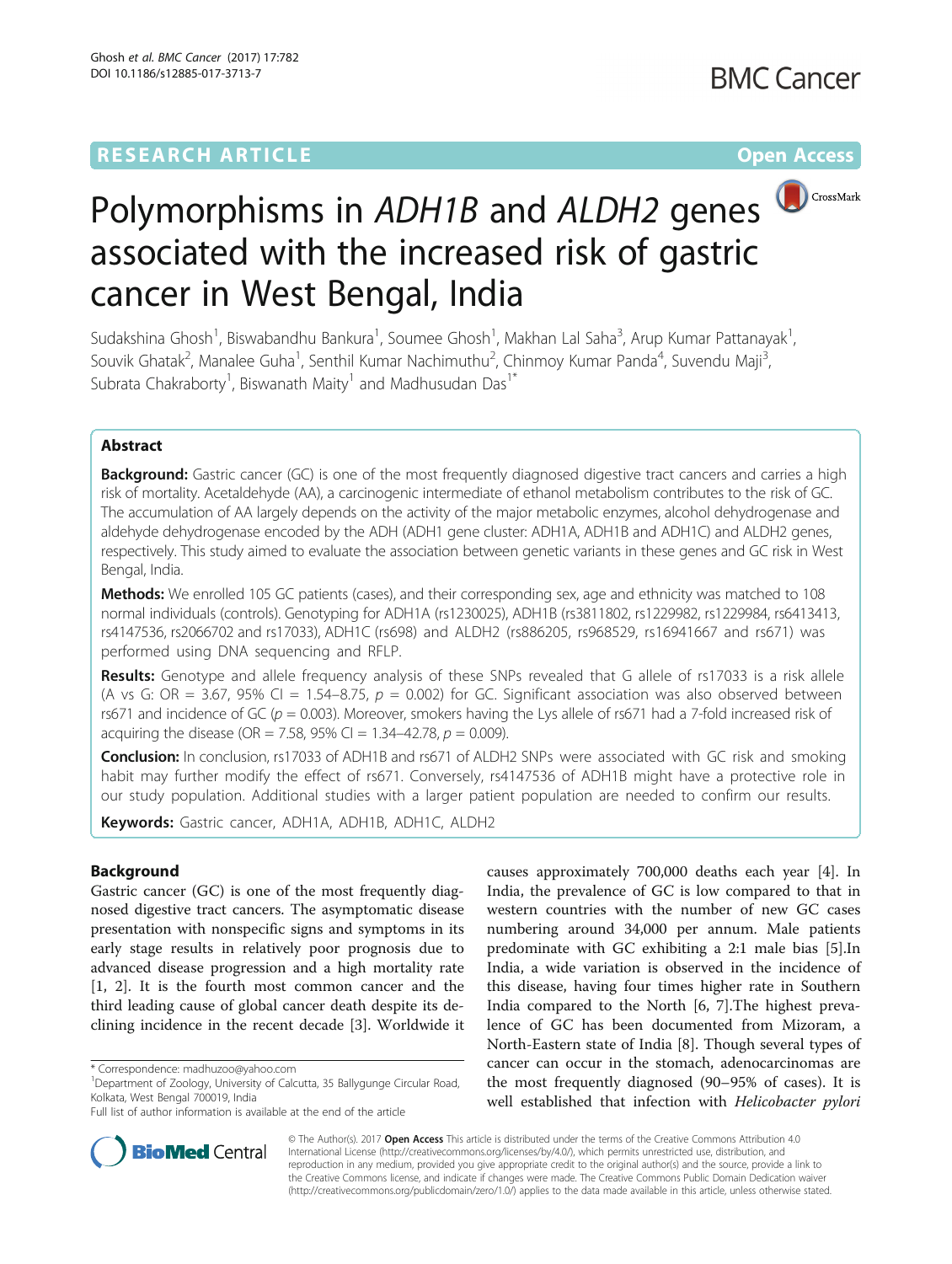may predispose an individual to GC, but smoking, alcohol, diet, genetics and epigenetic factors may also contribute to disease risk [\[9](#page-10-0)–[13](#page-10-0)]. In particular, a family history of cancer, especially stomach cancer, significantly increases the risk of deaths [[14](#page-10-0)].

In 2007, the International Agency for Research on Cancer classified alcohol, which erodes the mucosal lining of the stomach, as a group 1 human carcinogen. Alcohol metabolism is mainly mediated by two classes of enzymes: alcohol dehydrogenases and aldehyde dehydrogenases. Although the liver is the major site of their expression, these enzymes are also found in the gastrointestinal (GI) tract [\[15](#page-10-0)]. In the GI tract, mucosal and/or bacterial alcohol dehydrogenases can produce acetaldehyde (AA) from ethanol. AA, a highly toxic intermediate, has direct mutagenic and carcinogenic effects by interfering DNA synthesis and repair [[16](#page-10-0)]. Genetic variations in alcohol-metabolizing enzymes contribute to individual differences in ethanol metabolism that may increase the risk of ethanol associated pathologies. Individuals with enzyme variants that lead to either increased AA generation or failure of AA detoxification have been shown to have an increased cancer risk [\[17](#page-10-0)]. Recent evidence suggests that AA, as opposed to ethanol itself is responsible for the carcinogenic properties of alcohol [\[18\]](#page-10-0). Due to the critical function of alcohol and aldehyde dehydrogenases in controlling the conversion of alcohol to toxic intermediates, understanding how genetic variants in these genes contribute to GC development could provide new understanding into the role of alcohol consumption in encoding GC risk.

The *ADH1* gene cluster (*ADH1A*, *ADH1B* and *ADH1C*), responsible for the bulk of ethanol metabolism in the liver, is located on chromosome 4q23 [\[19\]](#page-10-0). Earlier reports revealed a significant association between a common 3'UTR flanking SNP near ADH1A (rs1230025) and GC risk. This association is further modified by alcohol intake [[20](#page-10-0)]. Recent genome-wide association studies identified the variation of ADH1B rs1229984 as risk factor for esophageal cancer in a Japanese population. It has been postulated that individuals expressing ADH1B variants, in particular, could have altered rates of alcohol elimination [[21](#page-10-0)].However, difference in ethnicity and gender along with variation in enzyme activity can modify carcinogenic potential [\[22\]](#page-10-0). Recent evidence from 35 case–control studies indicate that ADH1C Ile350Val (rs698) polymorphism may also contribute to cancer risk among Africans and Asians [\[23\]](#page-10-0). The ALDH2 (mitochondrial aldehyde dehydrogenase) gene is located on chromosome 12q24.2. It is expressed in both liver and stomach and plays the major role for converting AA into nontoxic acetate [\[24](#page-10-0)–[26\]](#page-10-0). Genetic polymorphisms in this gene modulate individual differences in AA accumulation. Single nucleotide polymorphisms (SNPs) of ALDH2 gene can lead to structural and functional changes in the enzymes that could influence AA levels and, as a result may predispose people to GC. An earlier study has shown that ALDH2 Glu504Lys (rs671) polymorphism interacts with alcohol drinking in determining stomach cancer risk [[27](#page-10-0)]. However, findings have been inconsistent with regard to the association of ADH1A, ADH1B, ADH1C and ALDH2 genes polymorphisms with GC risk. Also, to the best of our knowledge till date, no data of these genes with regard to GC has been reported from India. Thus, the present study was aimed to investigate the possible association of these genes polymorphisms with GC risk in a patient population from the state of West Bengal, India. Our results indicate that rs17033 and rs671 of ADH1B and ALDH2 genes respectively were significantly associated with GC risk whereas rs4147536 of ADH1B might have a protective role in the study population.

#### Methods

This study was approved by the institutional ethics committee of Institute of Post Graduate Medical Education & Research (IPGME & R), Kolkata, West Bengal, India. A signed informed consent was taken from each participant.

#### Study subjects

Recruitment of 105 cases was accomplished in the Department of Surgery, IPGME & R, Kolkata, West Bengal, India from December 1, 2012 to April 30, 2015. All the subjects enrolled in our study were Bengali. Eligible cases included patients newly diagnosed and histopathologically confirmed gastric adenocarcinoma without any chronic disease. They were all unrelated patients diagnosed at a locally advanced stage of gastric cancer that required surgery. Histological gradations of tumour tissues were done based on the classification derived by Lauren (1965) [\[28\]](#page-10-0). One hundred and eight age, sex and ethnicity matched healthy control subjects were selected from the same geographical region and socioeconomic status with no cancer and familial history of neoplasms. Non-cancer status was confirmed by medical examinations, including radiographic examinations.

#### Data collection

Each study participant was interviewed for their sociodemographic characteristic, life style, family history of cancer or other chronic diseases, smoking, drinking and dietary habits and physical activity (Additional file [1](#page-9-0): Data S1).

#### Genotyping of ADH1A, ADH1B, ADH1C and ALDH2 polymorphisms

Genomic DNA was extracted from the peripheral blood collected from each of the participants. Genotyping for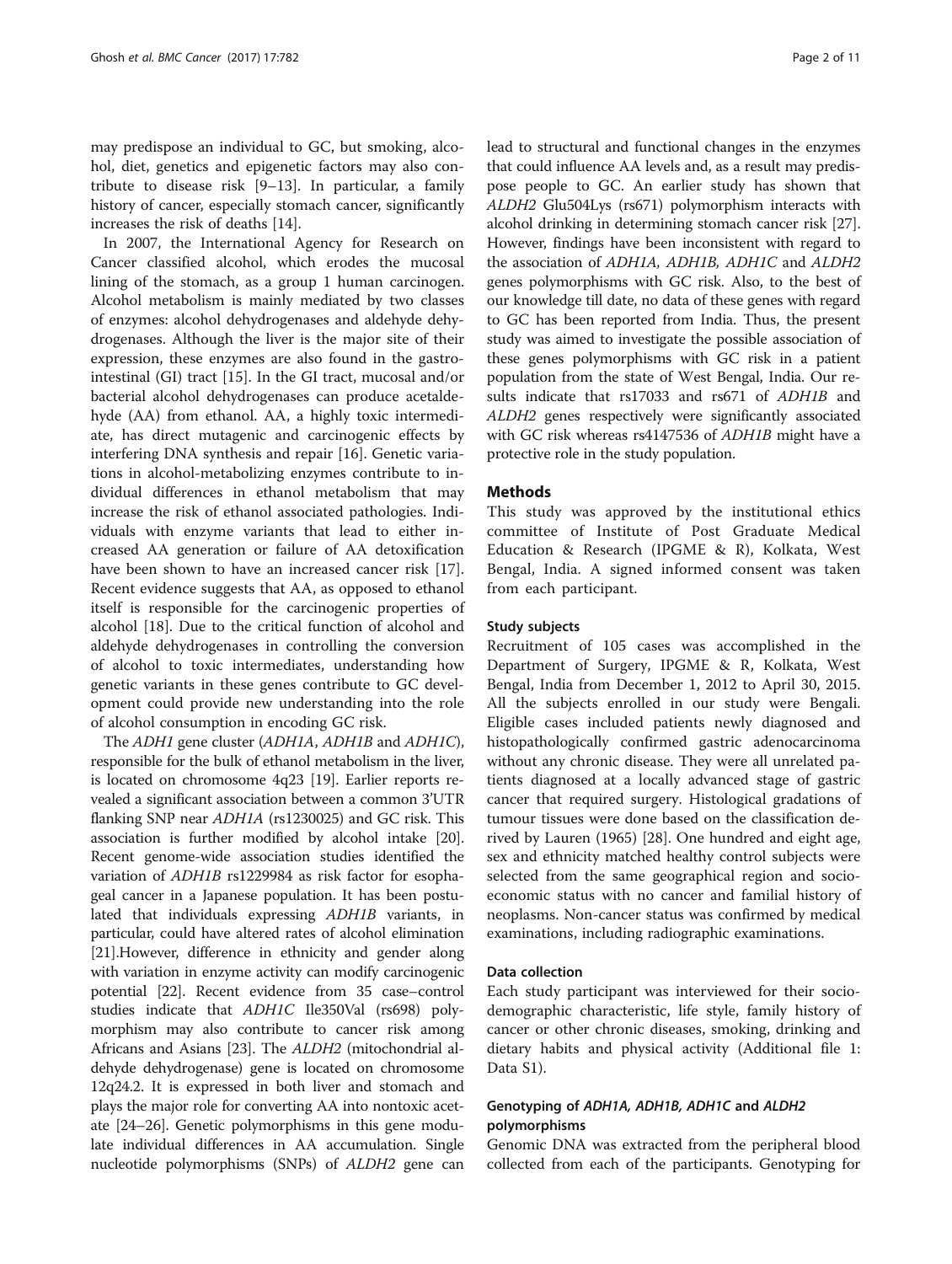ADH1A (rs1230025), ADH1B (rs3811802, rs1229982, rs1229984, rs6413413, rs4147536, rs2066702, rs17033), and ALDH2 (rs886205, rs968529, rs16941667) polymorphisms were performed using sequence of each of the specific fragment of genomic DNA. Specific primers were used to amplify each polymorphic DNA sequence by polymerase chain reaction (PCR) (Additional file [2](#page-9-0): Table S1). PCR amplification was undertaken in a 30 μl volume containing 100 ng of DNA, 0.5 μM of each primer, 0.2 mM of deoxyribonucleotide triphosphate mix, (Invitrogen Carlsbad, CA, USA), 1.5 mM magnesium chloride, 1× buffer and 2.5 Unit Taq Polymerase (Invitrogen). The PCR conditions were as follows: denaturation at 94 °C for 3 min followed by 44 cycles of denaturation for 30 s, annealing at 58 °C–66 °C for 30 s, extension at 72 °C for 45 s, and final extension at 72 °C for 5 min. Bidirectional sequencing was carried out using the big dye terminator kit (Applied Biosystems, Foster City, CA, USA) on an automated DNA capillary sequencer (Model 3700; Applied Biosystems).

The rs671 of ALDH2 gene was analysed using PCR and restriction fragment length polymorphism (RFLP). A 430-bp DNA fragment was amplified by PCR using the specific primers as per Helminen et al. 2013 [\[29](#page-10-0)]. The PCR protocol included, initial denaturation at 95 °C for 5 min followed by 44 cycles of 95 °C for 30 s, 60 °C for 30 s, and 72 °C for 45 s and a final extension at 74 ° C for 5 min. PCR amplicons were digested using AcuI according to the manufacturer's instructions (New England Biolabs Inc.). The 430 bp ALDH2\*1 fragment was cut into two fragments of 296 and 134 bp and the ALDH2\*2 allele (2\*/2\*) was not cut. Fragments were separated and analyzed by 2% agarose gel electrophoresis (Fig. 1). The rs698 of ADH1C gene was analysed using direct PCR amplification of 616 bp DNA fragment followed by SspI restriction digestion. The PCR protocol included one cycle of 94 °C for 5 min, 40 cycles of 94 °C for 30 s, 64 °C for 30 s, and 72 °C for 45 s and a final cycle of 74 °C for 5 min. PCR products were digested according to the manufacturer's instructions (New England Biolabs Inc.). The 616 bp product with A allele was cut into two fragments of 342 and 274 bp while the G allele was not cut. Fragments were separated and analyzed by 2.5% agarose gel electrophoresis (Fig. [2](#page-3-0)). Samples of five randomly selected subjects were analyzed twice to assess the consistency of the genotyping protocol.

#### Helicobacter pylori detection

Helicobacter pylori infection was detected in GC and control individuals by multiplex PCR amplification of 16S rRNA and CagA genes using specific primers [\[30](#page-10-0)]. The PCR amplification was carried out for 35 cycles at 95 °C for 45 s, 56 °C for 45 s, 72 °C for 1 min followed by a final extension at 72 °C for 10 min. Amplified PCR products were electrophoresed with 1.5% agarose gel. Helicobacter pylori infection was confirmed by the presence of an intact band of 109 bp (16S rRNA) and 400 bp (CagA gene).

#### Statistical analysis

The genotypic data of each SNP were analysed by using multivariate logistic regression model. The t-tests (for continues variables) and chi-square tests (for categorical variables) were performed to compare the demographic variables and life style habits (smoking and alcohol consumption) between cases and controls. Hardy- Weinberg equilibrium of each SNP was examined using a χ2 test. Next, unconditional logistic regression model was used to evaluate the risk of gastric cancer with regard to smoking and alcohol status. All the tests were done using GraphPad InStat software (GraphPad InStat software, San Diego, CA) and SNPassoc version 1.8–1 software (Catalan Institute of Oncology, Barcelona, Spain). All  $p$ -values were adjusted for multiple comparisons using the False Discovery Rate (FDR) by Benjamini and Hochberg [[31](#page-10-0)]. Linkage disequilibrium (LD) pattern was

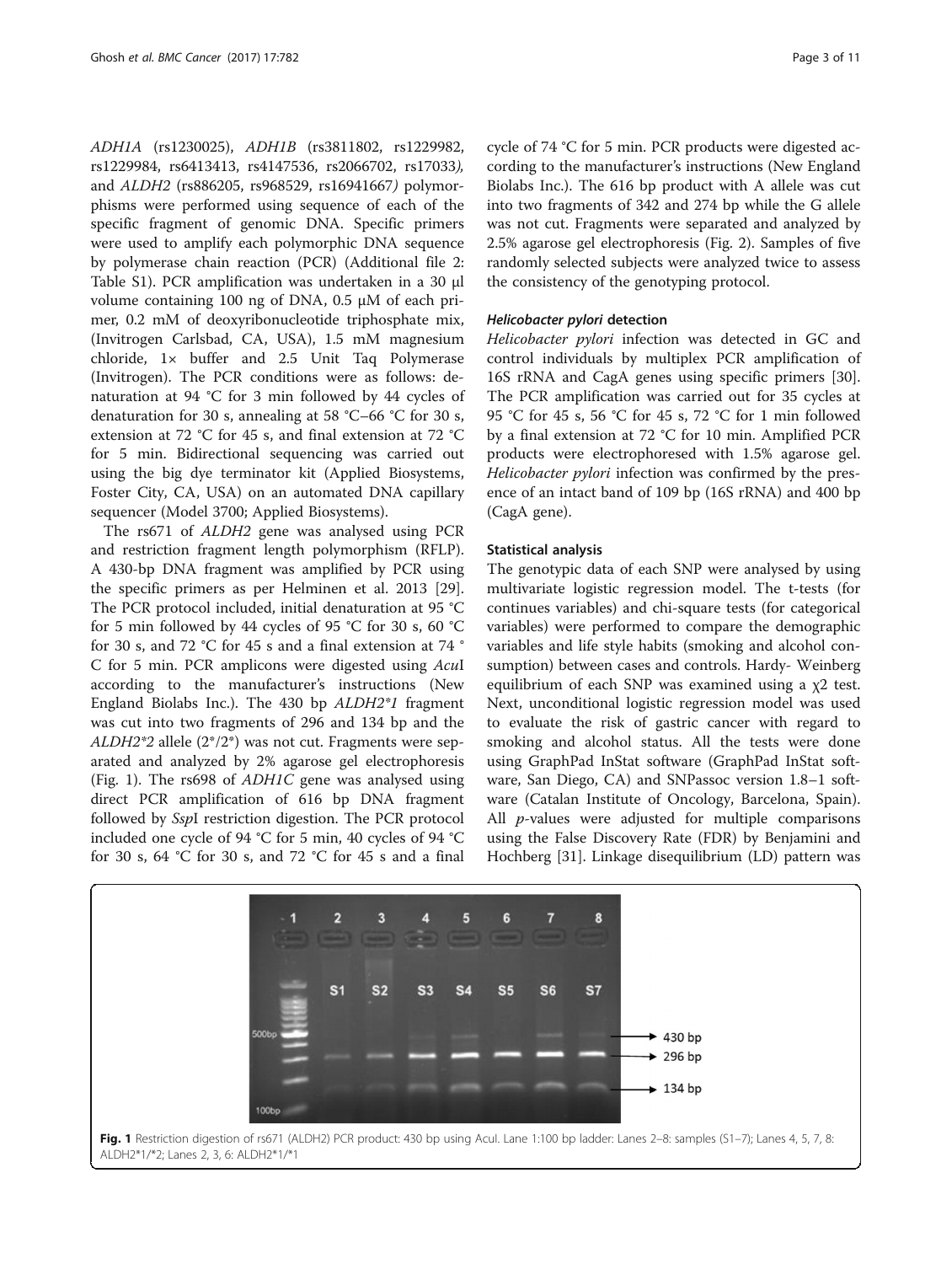<span id="page-3-0"></span>

analyzed using Haploview 4.2. Survival curves were obtained according to Kaplan –Meier model. Overall survival was measured from the date of surgery to the date of most recent follow up or death (up to 2 years). SPSS 16.0 was used to perform this test. Power was estimated using Genetic Power Calculator.

#### Results

#### Characteristics of study participants

The basal characteristics and clinical data of the subjects are presented in Table 1. The mean  $\pm$  SD age of patients was  $55.43 \pm 10.86$  years (range 22–80 years) and 78% of them were males and 22% were females. There was a high frequency of occurrence of GC among males than

that of females. Cases and controls appeared to be adequately matched with respect to age and gender as suggested by the chi square tests ( $p = 0.169$  and 0.429 respectively, Table 1). The mean  $\pm$  SD of BMI was  $20.55 \pm 2.775$  kg/m2 in patients. In this study, we found 38% GC patients were underweight and no patients were identified with obesity. By anatomical location, we found 102 (98%) patients to be of non- cardia and only 3 (2%) were of cardia type. Histologically the sample population showed 49% intestinal, 23% diffuse and 28% indeterminate type. Significantly higher number of smokers  $(p = 0.001)$  and alcoholics  $(p = 0.001)$  were observed in cases compared to the controls (Table 1). Smokers had almost 2-fold increased risk of GC (OR = 2.45, 95%

**Table 1** Basal characteristics and Clinical data of GC patients and controls

| Characteristics                     | Control ( $n = 108$ )            | Case ( $n = 105$ )                | Odds ratio (95% CI) | $p$ value |
|-------------------------------------|----------------------------------|-----------------------------------|---------------------|-----------|
| $^{\circ}$ Age (years $\pm$ SD)     | 53.64 ± 7.88 (range 20-80 years) | 55.43 ± 10.86 (range 22-80 years) |                     | 0.169     |
| Sex                                 |                                  |                                   |                     |           |
| Male                                | 89 (82.4%)                       | 82 (78.0%)                        |                     |           |
| Female                              | 19 (17.6%)                       | 23 (22.0%)                        |                     | 0.429     |
| $\mathrm{BMI}$ (kg/m <sup>2</sup> ) | $23.28 \pm 1.97$                 | $20.55 \pm 2.75$                  |                     | < 0.001   |
| Anatomical location                 |                                  |                                   |                     |           |
| Cardia                              |                                  | 3(2.8%)                           |                     |           |
| Non-cardia                          |                                  | 102 (97.2%)                       |                     |           |
| Histological subtypes of tumour     |                                  |                                   |                     |           |
| Intestinal                          |                                  | 52 (49.5%)                        |                     |           |
| Diffuse                             |                                  | 24 (22.9%)                        |                     |           |
| Indeterminate                       |                                  | 29 (27.6%)                        |                     |           |
| Alcohol consumption                 |                                  |                                   |                     |           |
| No                                  | 85 (78.7%)                       | 60 (57.1%)                        |                     |           |
| Ever                                | 23 (21.3%)                       | 45 (42.9%)                        | $2.77(1.52 - 5.06)$ | 0.001     |
| Cigarette/bidi smoking              |                                  |                                   |                     |           |
| No                                  | 66 (61.1%)                       | 41 (39.0%)                        |                     |           |
| Ever                                | 42 (38.9%)                       | 64 (61.0%)                        | $2.45(1.41 - 4.26)$ | 0.001     |
| Helicobacter pylori positive        | 19 (17.6)                        | 22 (21.0%)                        | $1.24(0.63 - 2.46)$ | 0.534     |

<sup>a</sup>At diagnosis,  $p$  value  $< 0.05$  is considered to be statistically significant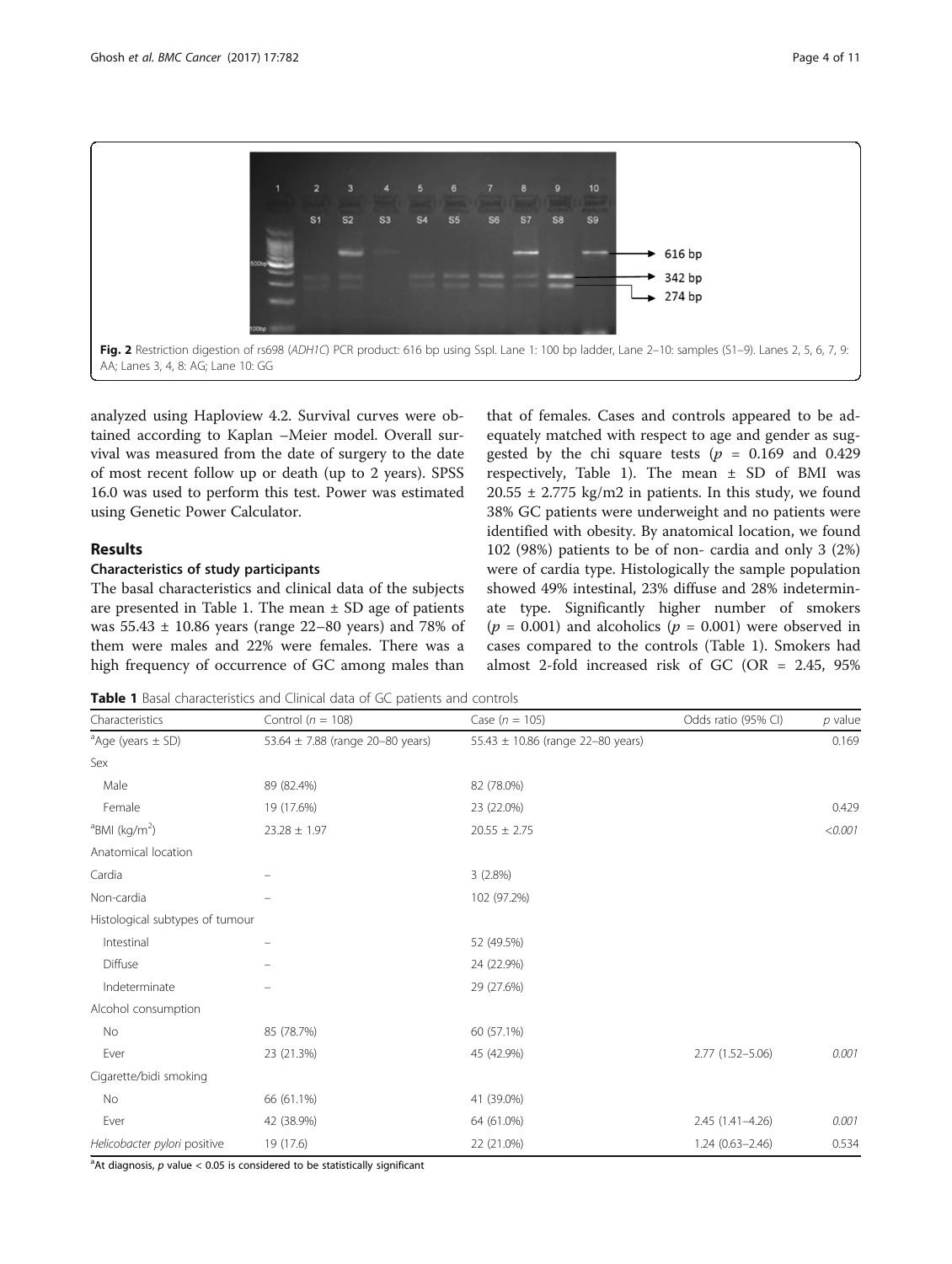$CI = 1.41-4.26$ ,  $p = 0.001$ ) and the use of alcohol also increased GC risk by 2-fold (OR = 2.77, 95% CI =  $1.52-$ 5.06,  $p = 0.001$ ). This clearly indicates that smoking and alcohol had high risk burden for GC in our study population. Helicobacter pylori infection although was slightly higher in GC patients compared to controls but did not differ significantly between the two groups (Table [1\)](#page-3-0). All patients included in our study were negative for family history.

In our study, we found that weight loss (72%) was the commonest symptom followed by abdominal pain (68%), nausea/vomiting (58%), postprandial pain (47%), diarrhoea (42%) and malena (35%).

#### ADH (ADH1 gene cluster: ADH1A, ADH1B and ADH1C) and ALDH2 gene polymorphisms

We investigated polymorphisms of *ADH1A* (rs1230025), ADH1B (rs3811802, rs1229982, rs1229984, rs6413413, rs4147536, rs2066702 and rs17033), ADH1C (rs698) and ALDH2 (rs886205, rs671, rs968529 and rs16941667) genes (Additional file [3:](#page-9-0) Data S2), of which two SNPs (rs6413413 and rs2066702) of ADH1B showed monomorphic nature in our study population. The genotype distributions of rest of the SNPs were in [Hardy-Weinberg](http://www.nature.com/scitable/definition/hardy-weinberg-equilibrium-122) [equilibrium](http://www.nature.com/scitable/definition/hardy-weinberg-equilibrium-122).

We found that rs17033 and rs4147536 of ADH1B were associated with GC. The genotype and allele frequencies of these polymorphisms are given in Table [2](#page-5-0). No linkage disequilibrium was observed among the 9 SNPs (Fig. [3\)](#page-6-0).

Our results suggest that for rs17033, G allele is the risk allele (G vs A: OR = 3.67, 95% CI = 1.54–8.75,  $p = 0.002$ ) towards the development of GC. Simultaneously, when we combined the variant AG genotype with the GG genotype (i.e., AG + GG), assuming a dominant genetic model, a 3 fold increased risk was observed (AG + GG vs AA; OR = 2.80, 95% CI = 1.02-7.70;  $p = 0.039$ ). Our findings also suggest that individuals having TT genotype of rs4147536 had significantly decreased risk of GC  $(OR = 0.18; 95\% CI: 0.04–0.82; p = 0.009).$ 

For ALDH2, out of the 4 SNPs studied, rs671 ([p.Glu504Lys\)](http://www.ncbi.nlm.nih.gov/projects/sviewer/?id=NP_000681.2&search=NP_000681.2:p.Glu504Lys&v=1:100&content=5), a well characterized functional SNP, was found to be associated with GC risk and A allele appeared to be the risk allele (A vs G: OR = 4.20, 95%  $CI = 1.54 - 11.46$ ,  $p = 0.003$  for GC. In all genotypes combined, the dominant model (i.e.,  $GA + AA$ ) of this SNP showed significant association with GC:  $OR = 5.30$ , 95% CI =  $1.46-19.20$ ,  $p = 0.006$  (Table [2](#page-5-0)).

However, after FDR adjustment, rs17033 and rs671 was not found to be significant in the dominant genetic model.

#### Stratification analyses of ADH1B rs17033, rs4147536 and ALDH2 rs671 polymorphisms and risk of gastric cancer

Stratification analyses were conducted to evaluate the effects of ADH1B and ALDH2 genotypes with the risk of

GC according to smoking status, alcohol-consumption status and BMI (Table [3](#page-7-0)). No significant association was observed between rs17033 and smoking and alcoholconsumption status. However, smokers having T allele of rs4147536 showed decreased risk of GC (OR = 0.41, 95% CI = 0.18-0.97;  $p = 0.041$ ). On the other hand, smokers having the Lys allele of rs671 significantly had a 7-fold increased risk of GC (OR =  $7.58$ ,  $95\%$  CI =  $1.34-$ 42.78;  $p = 0.009$ ) in our study. We also found that individuals who both smoke and consume alcohol, having the Lys allele significantly increased (10-fold) their risk of GC (OR = 10.90, 95% CI = 1.16–102.44;  $p = 0.010$ ).

#### Combined effect of rs698 and rs671 polymorphism with GC risk

To elucidate the combined effect of both the polymorphisms, we considered individuals carrying both the minor alleles (G of rs698 and A of rs671) and compared them with individuals carrying either a single or no risk allele. We found that individuals carrying both the risk alleles showed 5 fold increased risk ( $p = 0.013$ ; Odds ratio = 5.66; 95% CI: 1.22–26.14) of GC compared to individuals carrying a single or no risk allele.

#### Patient survivability with ADH1B rs17033, rs4147536 and ALDH2 rs671 polymorphism

The average survivals of all GC patients were 7.5 months and the median overall survival was 6 months. The mortality in GC patients with rs17033 risk genotype AG + GG was 92.3% versus 80.7% in the GC patients with nonrisk genotype AA and Kaplan Meier survival analysis showed significant association between rs17033 and patient survivability (AG + GG vs AA:  $p = 0.002$ ) (Fig. [4\[a](#page-8-0)]). However, we did not find any association between rs4147536 ( $p = 0.355$ ) and rs671 ( $p = 0.103$ ) and overall survival (Fig. [4\[b](#page-8-0), [c\]](#page-8-0)).

#### **Discussion**

GC is a multifactorial disorder developing from the inner lining of the stomach. It is mostly asymptomatic or present only non-specific symptoms in its early stages [[2\]](#page-10-0). However, different studies have shown that abdominal pain, vomiting, dysphagia, weight loss and malena are the most predominant symptoms of gastric carcinoma [\[32, 33](#page-10-0)]. In our study, we found that weight loss was the commonest symptom followed by abdominal pain. Helicobacter pylori infection, though, is an established cause of GC, yet smoking, alcohol, diet, genetics and epigenetic factors may also play significant role in the occurrence of this disease.

Alcohol dehydrogenase, the rate limiting enzyme in alcohol metabolism, catalyzes the oxidation of ethanol to AA, which is then converted to acetate by aldehyde dehydrogenase. Genetic polymorphisms in the genes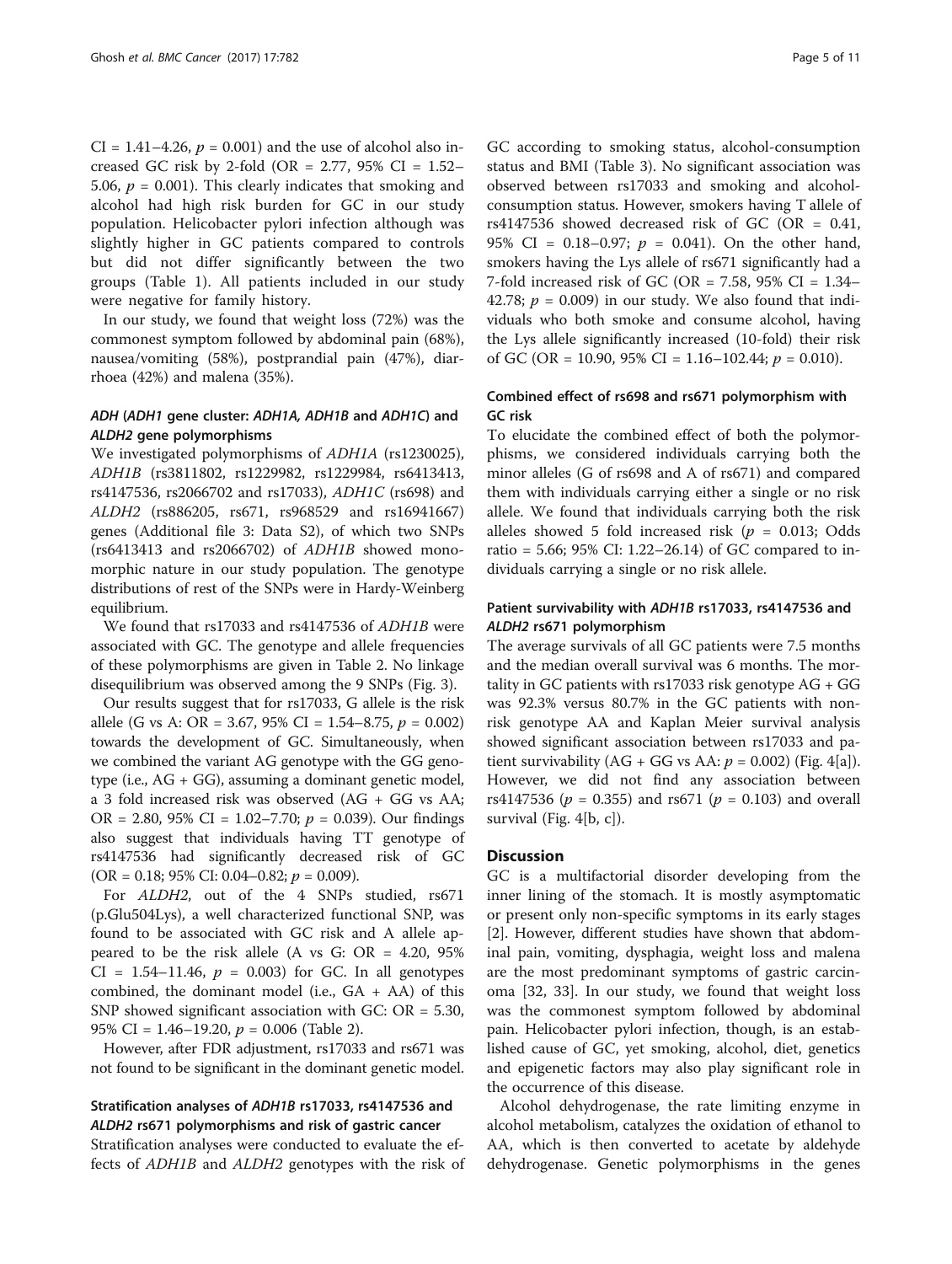<span id="page-5-0"></span>

| Controls(n-108)<br>Cases (n-105)<br>OR <sup>a</sup> (95% CI)<br>Controls(n-108)<br>Cases (n-105)<br>OR <sup>a</sup> (95% CI)<br>$p$ -value<br>Genotype<br>Genotype<br>n (%)<br>n (%)<br>n (%)<br>n (%)<br>ADH1A<br>G allele<br>71%<br>79%<br>1.00<br>rs1230025<br>T allele<br>21%<br>29%<br>0.066<br>$0.66$ $(0.43 - 1.03)$<br>π<br>1.00<br>52 (48.1)<br>45 (42.9)<br>ADH1B<br>TA<br>46 (42.6)<br>rs17033<br>57 (54.3)<br>$1.10(0.55 - 2.19)$<br>AA<br>0.284<br>AA<br>101 (93.5)<br>85 (81.0)<br>1.00<br>10(9.3)<br>3(2.9)<br>$0.28(0.05 - 1.55)$<br>TΤ<br>45 (42.9)<br>1.00<br>AG<br>7(6.5)<br>0.054<br>52 (48.1)<br>17(16.2)<br>2.38 (0.84-6.75)<br>$TA + AA$<br>$0.96(0.49 - 1.87)$<br>0.893<br>GG<br>(0.0)<br>3(2.9)<br>56 (51.9)<br>60 (57.1)<br>$\overline{\phantom{a}}$<br>$TT + TA$<br>98 (90.7)<br>102 (97.1)<br>1.00<br>AA<br>101 (93.5)<br>85 (81.0)<br>1.00<br>AA<br>3(2.9)<br>$0.27(0.05 - 1.44)$<br>0.099<br>$AG + GG$<br>7(6.5)<br>20 (19.0)<br>0.039<br>10(9.3)<br>2.80 (1.02-7.70)<br>T allele<br>69%<br>70%<br>1.00<br>A allele<br>97%<br>89%<br>1.00<br>A allele<br>31%<br>30%<br>0.819<br>G allele<br>3%<br>11%<br>0.002<br>$0.95(0.63 - 1.44)$<br>3.67 (1.54-8.75)<br>ADH1B<br>ADH1C<br>rs3811802<br>rs698<br>1.00<br>1.00<br>Π<br>62 (57.4)<br>54 (51.4)<br>AA<br>60 (55.6)<br>61 (58.1)<br>TC<br>AG<br>41 (38.0)<br>44 (40.7)<br>51 (48.6)<br>1.37 (0.79-2.38)<br>0.162<br>34 (32.4)<br>$0.62$ $(0.30-1.29)$<br>CC<br>0(0.0)<br>GG<br>7(6.5)<br>10(9.5)<br>0.189<br>2(1.9)<br>2.04 (0.53-7.89)<br>$\qquad \qquad -$<br>$\top\top$<br>1.00<br>AA<br>1.00<br>62 (57.4)<br>54 (51.4)<br>60 (55.6)<br>61 (58.1)<br>$CT + TT$<br>$AG + GG$<br>46 (42.6)<br>51 (48.6)<br>1.32 (0.76-2.29)<br>0.316<br>48 (44.4)<br>44 (41.9)<br>$0.76(0.39 - 1.51)$<br>0.435<br>T allele<br>78%<br>76%<br>1.00<br>1.00<br>$AA + AG$<br>101 (93.5)<br>95 (90.5)<br>C allele<br>22%<br>24%<br>0.697<br>GG<br>$1.09(0.70 - 1.72)$<br>7(6.5)<br>10(9.5)<br>2.40 (0.63-9.10)<br>0.196<br>ADH1B<br>A allele<br>75%<br>74%<br>1.00<br>rs1229982<br>G allele<br>25%<br>26%<br>$1.06(0.69 - 1.65)$<br>0.778<br>CC<br>1.00<br>78 (72.2)<br>74 (70.5)<br>ALDH2<br>CA<br>28 (25.9)<br>30 (28.6)<br>$0.92$ $(0.42 - 2.01)$<br>rs886205<br>AA<br>1.00<br>2(1.9)<br>1(1.0)<br>$0.89(0.06 - 13.66)$<br>0.974<br>AA<br>35 (32.4)<br>35 (33.3)<br>CC<br>1.00<br>AG<br>78 (72.2)<br>74 (70.5)<br>56 (51.9)<br>45 (42.9)<br>$0.75(0.34 - 1.63)$<br>0.820<br>GG<br>0.255<br>$CA + AA$<br>30 (27.8)<br>31 (29.5)<br>$0.91(0.42 - 1.99)$<br>17(15.7)<br>25 (23.8)<br>1.58 (0.59-4.21)<br>$CC + CA$<br>1.00<br>AA<br>1.00<br>106 (98.1)<br>104 (99.0)<br>35 (32.4)<br>35 (33.3)<br>AA<br>$AG + GG$<br>2(1.9)<br>1(1.0)<br>$0.93$ $(0.06 - 13.87)$<br>0.957<br>73 (67.6)<br>70 (66.7)<br>$0.92(0.44 - 1.93)$<br>0.832<br>C allele<br>85%<br>85%<br>1.00<br>$AA + AG$<br>1.00<br>91 (84.3)<br>80 (76.2)<br>A allele<br>15%<br>15%<br>0.991<br>GG<br>17 (15.7)<br>$1.00(0.59 - 1.69)$<br>25 (23.8)<br>$1.89(0.81 - 4.43)$<br>0.137<br>ADH1B<br>A allele<br>1.00<br>55%<br>58%<br>rs1229984<br>G allele<br>45%<br>42%<br>$1.13(0.77 - 1.66)$<br>0.518<br>GG<br>107 (99.1)<br>104 (99.0)<br>1.00<br>ALDH2<br>GA<br>1(0.9)<br>$1.44(0.02 - 130.3)$<br>0.874<br>rs671<br>1(1.0)<br>G allele<br>GG<br>104 (96.3)<br>88 (83.8)<br>1.00<br>100%<br>100%<br>1.00<br>A allele<br>0%<br>0%<br>GA<br>4(3.7)<br>15 (14.3)<br>5.04 (1.37-18.57)<br>0.021<br>ADH1B<br>AA<br>0(0.0)<br>2(1.9)<br>rs4147536<br>GG<br>1.00<br>104 (96.3)<br>88 (83.8)<br>GG<br>1.00<br>56 (51.9)<br>62 (59.0)<br>$GA + AA$<br>17 (16.2)<br>0.006<br>4(3.7)<br>5.30 (1.46-19.20)<br>GT<br>41 (38.0)<br>41 (39.0)<br>$1.03(0.53 - 2.00)$<br>91%<br>G allele<br>98%<br>1.00<br>Π<br>11(10.2)<br>2(1.9)<br>$0.22$ $(0.04 - 1.12)$<br>0.114<br>A allele<br>9%<br>0.003<br>2%<br>4.20 (1.54-11.46)<br>GG<br>56 (51.9)<br>62 (59.0)<br>1.00<br>ALDH <sub>2</sub> | Table 2 Genotype and allele frequencies of ADH1A, ADH1B, ADH1C<br>and ALDH2 gene and association with gastric cancer risk |  |           |                    | Table 2 Genotype and allele frequencies of ADH1A, ADH1B, ADH1C<br>and ALDH2 gene and association with gastric cancer risk (Continued) |          |  |  |  |            |
|------------------------------------------------------------------------------------------------------------------------------------------------------------------------------------------------------------------------------------------------------------------------------------------------------------------------------------------------------------------------------------------------------------------------------------------------------------------------------------------------------------------------------------------------------------------------------------------------------------------------------------------------------------------------------------------------------------------------------------------------------------------------------------------------------------------------------------------------------------------------------------------------------------------------------------------------------------------------------------------------------------------------------------------------------------------------------------------------------------------------------------------------------------------------------------------------------------------------------------------------------------------------------------------------------------------------------------------------------------------------------------------------------------------------------------------------------------------------------------------------------------------------------------------------------------------------------------------------------------------------------------------------------------------------------------------------------------------------------------------------------------------------------------------------------------------------------------------------------------------------------------------------------------------------------------------------------------------------------------------------------------------------------------------------------------------------------------------------------------------------------------------------------------------------------------------------------------------------------------------------------------------------------------------------------------------------------------------------------------------------------------------------------------------------------------------------------------------------------------------------------------------------------------------------------------------------------------------------------------------------------------------------------------------------------------------------------------------------------------------------------------------------------------------------------------------------------------------------------------------------------------------------------------------------------------------------------------------------------------------------------------------------------------------------------------------------------------------------------------------------------------------------------------------------------------------------------------------------------------------------------------------------------------------------------------------------------------------------------------------------------------------------------------------------------------------------------------------------------------------------------------------------------------------------------------------------------------------------------------------------------------------------------------------------------------------------------------------------------------------------------------------------------------------------------------------------------------------------------------------------------------------------|---------------------------------------------------------------------------------------------------------------------------|--|-----------|--------------------|---------------------------------------------------------------------------------------------------------------------------------------|----------|--|--|--|------------|
|                                                                                                                                                                                                                                                                                                                                                                                                                                                                                                                                                                                                                                                                                                                                                                                                                                                                                                                                                                                                                                                                                                                                                                                                                                                                                                                                                                                                                                                                                                                                                                                                                                                                                                                                                                                                                                                                                                                                                                                                                                                                                                                                                                                                                                                                                                                                                                                                                                                                                                                                                                                                                                                                                                                                                                                                                                                                                                                                                                                                                                                                                                                                                                                                                                                                                                                                                                                                                                                                                                                                                                                                                                                                                                                                                                                                                                                                                                |                                                                                                                           |  |           |                    |                                                                                                                                       |          |  |  |  | $p$ -value |
|                                                                                                                                                                                                                                                                                                                                                                                                                                                                                                                                                                                                                                                                                                                                                                                                                                                                                                                                                                                                                                                                                                                                                                                                                                                                                                                                                                                                                                                                                                                                                                                                                                                                                                                                                                                                                                                                                                                                                                                                                                                                                                                                                                                                                                                                                                                                                                                                                                                                                                                                                                                                                                                                                                                                                                                                                                                                                                                                                                                                                                                                                                                                                                                                                                                                                                                                                                                                                                                                                                                                                                                                                                                                                                                                                                                                                                                                                                |                                                                                                                           |  |           |                    |                                                                                                                                       |          |  |  |  |            |
|                                                                                                                                                                                                                                                                                                                                                                                                                                                                                                                                                                                                                                                                                                                                                                                                                                                                                                                                                                                                                                                                                                                                                                                                                                                                                                                                                                                                                                                                                                                                                                                                                                                                                                                                                                                                                                                                                                                                                                                                                                                                                                                                                                                                                                                                                                                                                                                                                                                                                                                                                                                                                                                                                                                                                                                                                                                                                                                                                                                                                                                                                                                                                                                                                                                                                                                                                                                                                                                                                                                                                                                                                                                                                                                                                                                                                                                                                                |                                                                                                                           |  |           |                    |                                                                                                                                       |          |  |  |  |            |
|                                                                                                                                                                                                                                                                                                                                                                                                                                                                                                                                                                                                                                                                                                                                                                                                                                                                                                                                                                                                                                                                                                                                                                                                                                                                                                                                                                                                                                                                                                                                                                                                                                                                                                                                                                                                                                                                                                                                                                                                                                                                                                                                                                                                                                                                                                                                                                                                                                                                                                                                                                                                                                                                                                                                                                                                                                                                                                                                                                                                                                                                                                                                                                                                                                                                                                                                                                                                                                                                                                                                                                                                                                                                                                                                                                                                                                                                                                |                                                                                                                           |  |           |                    |                                                                                                                                       |          |  |  |  |            |
|                                                                                                                                                                                                                                                                                                                                                                                                                                                                                                                                                                                                                                                                                                                                                                                                                                                                                                                                                                                                                                                                                                                                                                                                                                                                                                                                                                                                                                                                                                                                                                                                                                                                                                                                                                                                                                                                                                                                                                                                                                                                                                                                                                                                                                                                                                                                                                                                                                                                                                                                                                                                                                                                                                                                                                                                                                                                                                                                                                                                                                                                                                                                                                                                                                                                                                                                                                                                                                                                                                                                                                                                                                                                                                                                                                                                                                                                                                |                                                                                                                           |  |           |                    |                                                                                                                                       |          |  |  |  |            |
|                                                                                                                                                                                                                                                                                                                                                                                                                                                                                                                                                                                                                                                                                                                                                                                                                                                                                                                                                                                                                                                                                                                                                                                                                                                                                                                                                                                                                                                                                                                                                                                                                                                                                                                                                                                                                                                                                                                                                                                                                                                                                                                                                                                                                                                                                                                                                                                                                                                                                                                                                                                                                                                                                                                                                                                                                                                                                                                                                                                                                                                                                                                                                                                                                                                                                                                                                                                                                                                                                                                                                                                                                                                                                                                                                                                                                                                                                                |                                                                                                                           |  |           |                    |                                                                                                                                       |          |  |  |  |            |
|                                                                                                                                                                                                                                                                                                                                                                                                                                                                                                                                                                                                                                                                                                                                                                                                                                                                                                                                                                                                                                                                                                                                                                                                                                                                                                                                                                                                                                                                                                                                                                                                                                                                                                                                                                                                                                                                                                                                                                                                                                                                                                                                                                                                                                                                                                                                                                                                                                                                                                                                                                                                                                                                                                                                                                                                                                                                                                                                                                                                                                                                                                                                                                                                                                                                                                                                                                                                                                                                                                                                                                                                                                                                                                                                                                                                                                                                                                |                                                                                                                           |  |           |                    |                                                                                                                                       |          |  |  |  |            |
|                                                                                                                                                                                                                                                                                                                                                                                                                                                                                                                                                                                                                                                                                                                                                                                                                                                                                                                                                                                                                                                                                                                                                                                                                                                                                                                                                                                                                                                                                                                                                                                                                                                                                                                                                                                                                                                                                                                                                                                                                                                                                                                                                                                                                                                                                                                                                                                                                                                                                                                                                                                                                                                                                                                                                                                                                                                                                                                                                                                                                                                                                                                                                                                                                                                                                                                                                                                                                                                                                                                                                                                                                                                                                                                                                                                                                                                                                                |                                                                                                                           |  |           |                    |                                                                                                                                       |          |  |  |  |            |
|                                                                                                                                                                                                                                                                                                                                                                                                                                                                                                                                                                                                                                                                                                                                                                                                                                                                                                                                                                                                                                                                                                                                                                                                                                                                                                                                                                                                                                                                                                                                                                                                                                                                                                                                                                                                                                                                                                                                                                                                                                                                                                                                                                                                                                                                                                                                                                                                                                                                                                                                                                                                                                                                                                                                                                                                                                                                                                                                                                                                                                                                                                                                                                                                                                                                                                                                                                                                                                                                                                                                                                                                                                                                                                                                                                                                                                                                                                |                                                                                                                           |  |           |                    |                                                                                                                                       |          |  |  |  |            |
|                                                                                                                                                                                                                                                                                                                                                                                                                                                                                                                                                                                                                                                                                                                                                                                                                                                                                                                                                                                                                                                                                                                                                                                                                                                                                                                                                                                                                                                                                                                                                                                                                                                                                                                                                                                                                                                                                                                                                                                                                                                                                                                                                                                                                                                                                                                                                                                                                                                                                                                                                                                                                                                                                                                                                                                                                                                                                                                                                                                                                                                                                                                                                                                                                                                                                                                                                                                                                                                                                                                                                                                                                                                                                                                                                                                                                                                                                                |                                                                                                                           |  |           |                    |                                                                                                                                       |          |  |  |  |            |
|                                                                                                                                                                                                                                                                                                                                                                                                                                                                                                                                                                                                                                                                                                                                                                                                                                                                                                                                                                                                                                                                                                                                                                                                                                                                                                                                                                                                                                                                                                                                                                                                                                                                                                                                                                                                                                                                                                                                                                                                                                                                                                                                                                                                                                                                                                                                                                                                                                                                                                                                                                                                                                                                                                                                                                                                                                                                                                                                                                                                                                                                                                                                                                                                                                                                                                                                                                                                                                                                                                                                                                                                                                                                                                                                                                                                                                                                                                |                                                                                                                           |  |           |                    |                                                                                                                                       |          |  |  |  |            |
|                                                                                                                                                                                                                                                                                                                                                                                                                                                                                                                                                                                                                                                                                                                                                                                                                                                                                                                                                                                                                                                                                                                                                                                                                                                                                                                                                                                                                                                                                                                                                                                                                                                                                                                                                                                                                                                                                                                                                                                                                                                                                                                                                                                                                                                                                                                                                                                                                                                                                                                                                                                                                                                                                                                                                                                                                                                                                                                                                                                                                                                                                                                                                                                                                                                                                                                                                                                                                                                                                                                                                                                                                                                                                                                                                                                                                                                                                                |                                                                                                                           |  |           |                    |                                                                                                                                       |          |  |  |  |            |
|                                                                                                                                                                                                                                                                                                                                                                                                                                                                                                                                                                                                                                                                                                                                                                                                                                                                                                                                                                                                                                                                                                                                                                                                                                                                                                                                                                                                                                                                                                                                                                                                                                                                                                                                                                                                                                                                                                                                                                                                                                                                                                                                                                                                                                                                                                                                                                                                                                                                                                                                                                                                                                                                                                                                                                                                                                                                                                                                                                                                                                                                                                                                                                                                                                                                                                                                                                                                                                                                                                                                                                                                                                                                                                                                                                                                                                                                                                |                                                                                                                           |  |           |                    |                                                                                                                                       |          |  |  |  |            |
|                                                                                                                                                                                                                                                                                                                                                                                                                                                                                                                                                                                                                                                                                                                                                                                                                                                                                                                                                                                                                                                                                                                                                                                                                                                                                                                                                                                                                                                                                                                                                                                                                                                                                                                                                                                                                                                                                                                                                                                                                                                                                                                                                                                                                                                                                                                                                                                                                                                                                                                                                                                                                                                                                                                                                                                                                                                                                                                                                                                                                                                                                                                                                                                                                                                                                                                                                                                                                                                                                                                                                                                                                                                                                                                                                                                                                                                                                                |                                                                                                                           |  |           |                    |                                                                                                                                       |          |  |  |  |            |
|                                                                                                                                                                                                                                                                                                                                                                                                                                                                                                                                                                                                                                                                                                                                                                                                                                                                                                                                                                                                                                                                                                                                                                                                                                                                                                                                                                                                                                                                                                                                                                                                                                                                                                                                                                                                                                                                                                                                                                                                                                                                                                                                                                                                                                                                                                                                                                                                                                                                                                                                                                                                                                                                                                                                                                                                                                                                                                                                                                                                                                                                                                                                                                                                                                                                                                                                                                                                                                                                                                                                                                                                                                                                                                                                                                                                                                                                                                |                                                                                                                           |  |           |                    |                                                                                                                                       |          |  |  |  |            |
|                                                                                                                                                                                                                                                                                                                                                                                                                                                                                                                                                                                                                                                                                                                                                                                                                                                                                                                                                                                                                                                                                                                                                                                                                                                                                                                                                                                                                                                                                                                                                                                                                                                                                                                                                                                                                                                                                                                                                                                                                                                                                                                                                                                                                                                                                                                                                                                                                                                                                                                                                                                                                                                                                                                                                                                                                                                                                                                                                                                                                                                                                                                                                                                                                                                                                                                                                                                                                                                                                                                                                                                                                                                                                                                                                                                                                                                                                                |                                                                                                                           |  |           |                    |                                                                                                                                       |          |  |  |  |            |
|                                                                                                                                                                                                                                                                                                                                                                                                                                                                                                                                                                                                                                                                                                                                                                                                                                                                                                                                                                                                                                                                                                                                                                                                                                                                                                                                                                                                                                                                                                                                                                                                                                                                                                                                                                                                                                                                                                                                                                                                                                                                                                                                                                                                                                                                                                                                                                                                                                                                                                                                                                                                                                                                                                                                                                                                                                                                                                                                                                                                                                                                                                                                                                                                                                                                                                                                                                                                                                                                                                                                                                                                                                                                                                                                                                                                                                                                                                |                                                                                                                           |  |           |                    |                                                                                                                                       |          |  |  |  |            |
|                                                                                                                                                                                                                                                                                                                                                                                                                                                                                                                                                                                                                                                                                                                                                                                                                                                                                                                                                                                                                                                                                                                                                                                                                                                                                                                                                                                                                                                                                                                                                                                                                                                                                                                                                                                                                                                                                                                                                                                                                                                                                                                                                                                                                                                                                                                                                                                                                                                                                                                                                                                                                                                                                                                                                                                                                                                                                                                                                                                                                                                                                                                                                                                                                                                                                                                                                                                                                                                                                                                                                                                                                                                                                                                                                                                                                                                                                                |                                                                                                                           |  |           |                    |                                                                                                                                       |          |  |  |  |            |
|                                                                                                                                                                                                                                                                                                                                                                                                                                                                                                                                                                                                                                                                                                                                                                                                                                                                                                                                                                                                                                                                                                                                                                                                                                                                                                                                                                                                                                                                                                                                                                                                                                                                                                                                                                                                                                                                                                                                                                                                                                                                                                                                                                                                                                                                                                                                                                                                                                                                                                                                                                                                                                                                                                                                                                                                                                                                                                                                                                                                                                                                                                                                                                                                                                                                                                                                                                                                                                                                                                                                                                                                                                                                                                                                                                                                                                                                                                |                                                                                                                           |  |           |                    |                                                                                                                                       |          |  |  |  |            |
|                                                                                                                                                                                                                                                                                                                                                                                                                                                                                                                                                                                                                                                                                                                                                                                                                                                                                                                                                                                                                                                                                                                                                                                                                                                                                                                                                                                                                                                                                                                                                                                                                                                                                                                                                                                                                                                                                                                                                                                                                                                                                                                                                                                                                                                                                                                                                                                                                                                                                                                                                                                                                                                                                                                                                                                                                                                                                                                                                                                                                                                                                                                                                                                                                                                                                                                                                                                                                                                                                                                                                                                                                                                                                                                                                                                                                                                                                                |                                                                                                                           |  |           |                    |                                                                                                                                       |          |  |  |  |            |
|                                                                                                                                                                                                                                                                                                                                                                                                                                                                                                                                                                                                                                                                                                                                                                                                                                                                                                                                                                                                                                                                                                                                                                                                                                                                                                                                                                                                                                                                                                                                                                                                                                                                                                                                                                                                                                                                                                                                                                                                                                                                                                                                                                                                                                                                                                                                                                                                                                                                                                                                                                                                                                                                                                                                                                                                                                                                                                                                                                                                                                                                                                                                                                                                                                                                                                                                                                                                                                                                                                                                                                                                                                                                                                                                                                                                                                                                                                |                                                                                                                           |  |           |                    |                                                                                                                                       |          |  |  |  |            |
|                                                                                                                                                                                                                                                                                                                                                                                                                                                                                                                                                                                                                                                                                                                                                                                                                                                                                                                                                                                                                                                                                                                                                                                                                                                                                                                                                                                                                                                                                                                                                                                                                                                                                                                                                                                                                                                                                                                                                                                                                                                                                                                                                                                                                                                                                                                                                                                                                                                                                                                                                                                                                                                                                                                                                                                                                                                                                                                                                                                                                                                                                                                                                                                                                                                                                                                                                                                                                                                                                                                                                                                                                                                                                                                                                                                                                                                                                                |                                                                                                                           |  |           |                    |                                                                                                                                       |          |  |  |  |            |
|                                                                                                                                                                                                                                                                                                                                                                                                                                                                                                                                                                                                                                                                                                                                                                                                                                                                                                                                                                                                                                                                                                                                                                                                                                                                                                                                                                                                                                                                                                                                                                                                                                                                                                                                                                                                                                                                                                                                                                                                                                                                                                                                                                                                                                                                                                                                                                                                                                                                                                                                                                                                                                                                                                                                                                                                                                                                                                                                                                                                                                                                                                                                                                                                                                                                                                                                                                                                                                                                                                                                                                                                                                                                                                                                                                                                                                                                                                |                                                                                                                           |  |           |                    |                                                                                                                                       |          |  |  |  |            |
|                                                                                                                                                                                                                                                                                                                                                                                                                                                                                                                                                                                                                                                                                                                                                                                                                                                                                                                                                                                                                                                                                                                                                                                                                                                                                                                                                                                                                                                                                                                                                                                                                                                                                                                                                                                                                                                                                                                                                                                                                                                                                                                                                                                                                                                                                                                                                                                                                                                                                                                                                                                                                                                                                                                                                                                                                                                                                                                                                                                                                                                                                                                                                                                                                                                                                                                                                                                                                                                                                                                                                                                                                                                                                                                                                                                                                                                                                                |                                                                                                                           |  |           |                    |                                                                                                                                       |          |  |  |  |            |
|                                                                                                                                                                                                                                                                                                                                                                                                                                                                                                                                                                                                                                                                                                                                                                                                                                                                                                                                                                                                                                                                                                                                                                                                                                                                                                                                                                                                                                                                                                                                                                                                                                                                                                                                                                                                                                                                                                                                                                                                                                                                                                                                                                                                                                                                                                                                                                                                                                                                                                                                                                                                                                                                                                                                                                                                                                                                                                                                                                                                                                                                                                                                                                                                                                                                                                                                                                                                                                                                                                                                                                                                                                                                                                                                                                                                                                                                                                |                                                                                                                           |  |           |                    |                                                                                                                                       |          |  |  |  |            |
|                                                                                                                                                                                                                                                                                                                                                                                                                                                                                                                                                                                                                                                                                                                                                                                                                                                                                                                                                                                                                                                                                                                                                                                                                                                                                                                                                                                                                                                                                                                                                                                                                                                                                                                                                                                                                                                                                                                                                                                                                                                                                                                                                                                                                                                                                                                                                                                                                                                                                                                                                                                                                                                                                                                                                                                                                                                                                                                                                                                                                                                                                                                                                                                                                                                                                                                                                                                                                                                                                                                                                                                                                                                                                                                                                                                                                                                                                                |                                                                                                                           |  |           |                    |                                                                                                                                       |          |  |  |  |            |
|                                                                                                                                                                                                                                                                                                                                                                                                                                                                                                                                                                                                                                                                                                                                                                                                                                                                                                                                                                                                                                                                                                                                                                                                                                                                                                                                                                                                                                                                                                                                                                                                                                                                                                                                                                                                                                                                                                                                                                                                                                                                                                                                                                                                                                                                                                                                                                                                                                                                                                                                                                                                                                                                                                                                                                                                                                                                                                                                                                                                                                                                                                                                                                                                                                                                                                                                                                                                                                                                                                                                                                                                                                                                                                                                                                                                                                                                                                |                                                                                                                           |  |           |                    |                                                                                                                                       |          |  |  |  |            |
|                                                                                                                                                                                                                                                                                                                                                                                                                                                                                                                                                                                                                                                                                                                                                                                                                                                                                                                                                                                                                                                                                                                                                                                                                                                                                                                                                                                                                                                                                                                                                                                                                                                                                                                                                                                                                                                                                                                                                                                                                                                                                                                                                                                                                                                                                                                                                                                                                                                                                                                                                                                                                                                                                                                                                                                                                                                                                                                                                                                                                                                                                                                                                                                                                                                                                                                                                                                                                                                                                                                                                                                                                                                                                                                                                                                                                                                                                                |                                                                                                                           |  |           |                    |                                                                                                                                       |          |  |  |  |            |
|                                                                                                                                                                                                                                                                                                                                                                                                                                                                                                                                                                                                                                                                                                                                                                                                                                                                                                                                                                                                                                                                                                                                                                                                                                                                                                                                                                                                                                                                                                                                                                                                                                                                                                                                                                                                                                                                                                                                                                                                                                                                                                                                                                                                                                                                                                                                                                                                                                                                                                                                                                                                                                                                                                                                                                                                                                                                                                                                                                                                                                                                                                                                                                                                                                                                                                                                                                                                                                                                                                                                                                                                                                                                                                                                                                                                                                                                                                |                                                                                                                           |  |           |                    |                                                                                                                                       |          |  |  |  |            |
|                                                                                                                                                                                                                                                                                                                                                                                                                                                                                                                                                                                                                                                                                                                                                                                                                                                                                                                                                                                                                                                                                                                                                                                                                                                                                                                                                                                                                                                                                                                                                                                                                                                                                                                                                                                                                                                                                                                                                                                                                                                                                                                                                                                                                                                                                                                                                                                                                                                                                                                                                                                                                                                                                                                                                                                                                                                                                                                                                                                                                                                                                                                                                                                                                                                                                                                                                                                                                                                                                                                                                                                                                                                                                                                                                                                                                                                                                                |                                                                                                                           |  |           |                    |                                                                                                                                       |          |  |  |  |            |
|                                                                                                                                                                                                                                                                                                                                                                                                                                                                                                                                                                                                                                                                                                                                                                                                                                                                                                                                                                                                                                                                                                                                                                                                                                                                                                                                                                                                                                                                                                                                                                                                                                                                                                                                                                                                                                                                                                                                                                                                                                                                                                                                                                                                                                                                                                                                                                                                                                                                                                                                                                                                                                                                                                                                                                                                                                                                                                                                                                                                                                                                                                                                                                                                                                                                                                                                                                                                                                                                                                                                                                                                                                                                                                                                                                                                                                                                                                |                                                                                                                           |  |           |                    |                                                                                                                                       |          |  |  |  |            |
|                                                                                                                                                                                                                                                                                                                                                                                                                                                                                                                                                                                                                                                                                                                                                                                                                                                                                                                                                                                                                                                                                                                                                                                                                                                                                                                                                                                                                                                                                                                                                                                                                                                                                                                                                                                                                                                                                                                                                                                                                                                                                                                                                                                                                                                                                                                                                                                                                                                                                                                                                                                                                                                                                                                                                                                                                                                                                                                                                                                                                                                                                                                                                                                                                                                                                                                                                                                                                                                                                                                                                                                                                                                                                                                                                                                                                                                                                                |                                                                                                                           |  |           |                    |                                                                                                                                       |          |  |  |  |            |
|                                                                                                                                                                                                                                                                                                                                                                                                                                                                                                                                                                                                                                                                                                                                                                                                                                                                                                                                                                                                                                                                                                                                                                                                                                                                                                                                                                                                                                                                                                                                                                                                                                                                                                                                                                                                                                                                                                                                                                                                                                                                                                                                                                                                                                                                                                                                                                                                                                                                                                                                                                                                                                                                                                                                                                                                                                                                                                                                                                                                                                                                                                                                                                                                                                                                                                                                                                                                                                                                                                                                                                                                                                                                                                                                                                                                                                                                                                |                                                                                                                           |  |           |                    |                                                                                                                                       |          |  |  |  |            |
|                                                                                                                                                                                                                                                                                                                                                                                                                                                                                                                                                                                                                                                                                                                                                                                                                                                                                                                                                                                                                                                                                                                                                                                                                                                                                                                                                                                                                                                                                                                                                                                                                                                                                                                                                                                                                                                                                                                                                                                                                                                                                                                                                                                                                                                                                                                                                                                                                                                                                                                                                                                                                                                                                                                                                                                                                                                                                                                                                                                                                                                                                                                                                                                                                                                                                                                                                                                                                                                                                                                                                                                                                                                                                                                                                                                                                                                                                                |                                                                                                                           |  |           |                    |                                                                                                                                       |          |  |  |  |            |
|                                                                                                                                                                                                                                                                                                                                                                                                                                                                                                                                                                                                                                                                                                                                                                                                                                                                                                                                                                                                                                                                                                                                                                                                                                                                                                                                                                                                                                                                                                                                                                                                                                                                                                                                                                                                                                                                                                                                                                                                                                                                                                                                                                                                                                                                                                                                                                                                                                                                                                                                                                                                                                                                                                                                                                                                                                                                                                                                                                                                                                                                                                                                                                                                                                                                                                                                                                                                                                                                                                                                                                                                                                                                                                                                                                                                                                                                                                |                                                                                                                           |  |           |                    |                                                                                                                                       |          |  |  |  |            |
|                                                                                                                                                                                                                                                                                                                                                                                                                                                                                                                                                                                                                                                                                                                                                                                                                                                                                                                                                                                                                                                                                                                                                                                                                                                                                                                                                                                                                                                                                                                                                                                                                                                                                                                                                                                                                                                                                                                                                                                                                                                                                                                                                                                                                                                                                                                                                                                                                                                                                                                                                                                                                                                                                                                                                                                                                                                                                                                                                                                                                                                                                                                                                                                                                                                                                                                                                                                                                                                                                                                                                                                                                                                                                                                                                                                                                                                                                                |                                                                                                                           |  |           |                    |                                                                                                                                       |          |  |  |  |            |
|                                                                                                                                                                                                                                                                                                                                                                                                                                                                                                                                                                                                                                                                                                                                                                                                                                                                                                                                                                                                                                                                                                                                                                                                                                                                                                                                                                                                                                                                                                                                                                                                                                                                                                                                                                                                                                                                                                                                                                                                                                                                                                                                                                                                                                                                                                                                                                                                                                                                                                                                                                                                                                                                                                                                                                                                                                                                                                                                                                                                                                                                                                                                                                                                                                                                                                                                                                                                                                                                                                                                                                                                                                                                                                                                                                                                                                                                                                |                                                                                                                           |  |           |                    |                                                                                                                                       |          |  |  |  |            |
|                                                                                                                                                                                                                                                                                                                                                                                                                                                                                                                                                                                                                                                                                                                                                                                                                                                                                                                                                                                                                                                                                                                                                                                                                                                                                                                                                                                                                                                                                                                                                                                                                                                                                                                                                                                                                                                                                                                                                                                                                                                                                                                                                                                                                                                                                                                                                                                                                                                                                                                                                                                                                                                                                                                                                                                                                                                                                                                                                                                                                                                                                                                                                                                                                                                                                                                                                                                                                                                                                                                                                                                                                                                                                                                                                                                                                                                                                                |                                                                                                                           |  |           |                    |                                                                                                                                       |          |  |  |  |            |
|                                                                                                                                                                                                                                                                                                                                                                                                                                                                                                                                                                                                                                                                                                                                                                                                                                                                                                                                                                                                                                                                                                                                                                                                                                                                                                                                                                                                                                                                                                                                                                                                                                                                                                                                                                                                                                                                                                                                                                                                                                                                                                                                                                                                                                                                                                                                                                                                                                                                                                                                                                                                                                                                                                                                                                                                                                                                                                                                                                                                                                                                                                                                                                                                                                                                                                                                                                                                                                                                                                                                                                                                                                                                                                                                                                                                                                                                                                |                                                                                                                           |  |           |                    |                                                                                                                                       |          |  |  |  |            |
|                                                                                                                                                                                                                                                                                                                                                                                                                                                                                                                                                                                                                                                                                                                                                                                                                                                                                                                                                                                                                                                                                                                                                                                                                                                                                                                                                                                                                                                                                                                                                                                                                                                                                                                                                                                                                                                                                                                                                                                                                                                                                                                                                                                                                                                                                                                                                                                                                                                                                                                                                                                                                                                                                                                                                                                                                                                                                                                                                                                                                                                                                                                                                                                                                                                                                                                                                                                                                                                                                                                                                                                                                                                                                                                                                                                                                                                                                                |                                                                                                                           |  |           |                    |                                                                                                                                       |          |  |  |  |            |
|                                                                                                                                                                                                                                                                                                                                                                                                                                                                                                                                                                                                                                                                                                                                                                                                                                                                                                                                                                                                                                                                                                                                                                                                                                                                                                                                                                                                                                                                                                                                                                                                                                                                                                                                                                                                                                                                                                                                                                                                                                                                                                                                                                                                                                                                                                                                                                                                                                                                                                                                                                                                                                                                                                                                                                                                                                                                                                                                                                                                                                                                                                                                                                                                                                                                                                                                                                                                                                                                                                                                                                                                                                                                                                                                                                                                                                                                                                |                                                                                                                           |  |           |                    |                                                                                                                                       |          |  |  |  |            |
| 52 (48.1)                                                                                                                                                                                                                                                                                                                                                                                                                                                                                                                                                                                                                                                                                                                                                                                                                                                                                                                                                                                                                                                                                                                                                                                                                                                                                                                                                                                                                                                                                                                                                                                                                                                                                                                                                                                                                                                                                                                                                                                                                                                                                                                                                                                                                                                                                                                                                                                                                                                                                                                                                                                                                                                                                                                                                                                                                                                                                                                                                                                                                                                                                                                                                                                                                                                                                                                                                                                                                                                                                                                                                                                                                                                                                                                                                                                                                                                                                      | $GT + TT$                                                                                                                 |  | 43 (41.0) | $0.86$ (0.46-1.62) | 0.636                                                                                                                                 | rs968529 |  |  |  |            |
| CC<br>$GG + GT$<br>97 (89.8)<br>103 (98.1)<br>1.00<br>101 (93.5)<br>101 (96.2)<br>1.00                                                                                                                                                                                                                                                                                                                                                                                                                                                                                                                                                                                                                                                                                                                                                                                                                                                                                                                                                                                                                                                                                                                                                                                                                                                                                                                                                                                                                                                                                                                                                                                                                                                                                                                                                                                                                                                                                                                                                                                                                                                                                                                                                                                                                                                                                                                                                                                                                                                                                                                                                                                                                                                                                                                                                                                                                                                                                                                                                                                                                                                                                                                                                                                                                                                                                                                                                                                                                                                                                                                                                                                                                                                                                                                                                                                                         |                                                                                                                           |  |           |                    |                                                                                                                                       |          |  |  |  |            |

TT 11 (10.2) 2 (1.9) 0.18 (0.04-0.82) 0.009

CT 7 (6.5) 4 (3.8) 0.36 (0.08–1.73) 0.371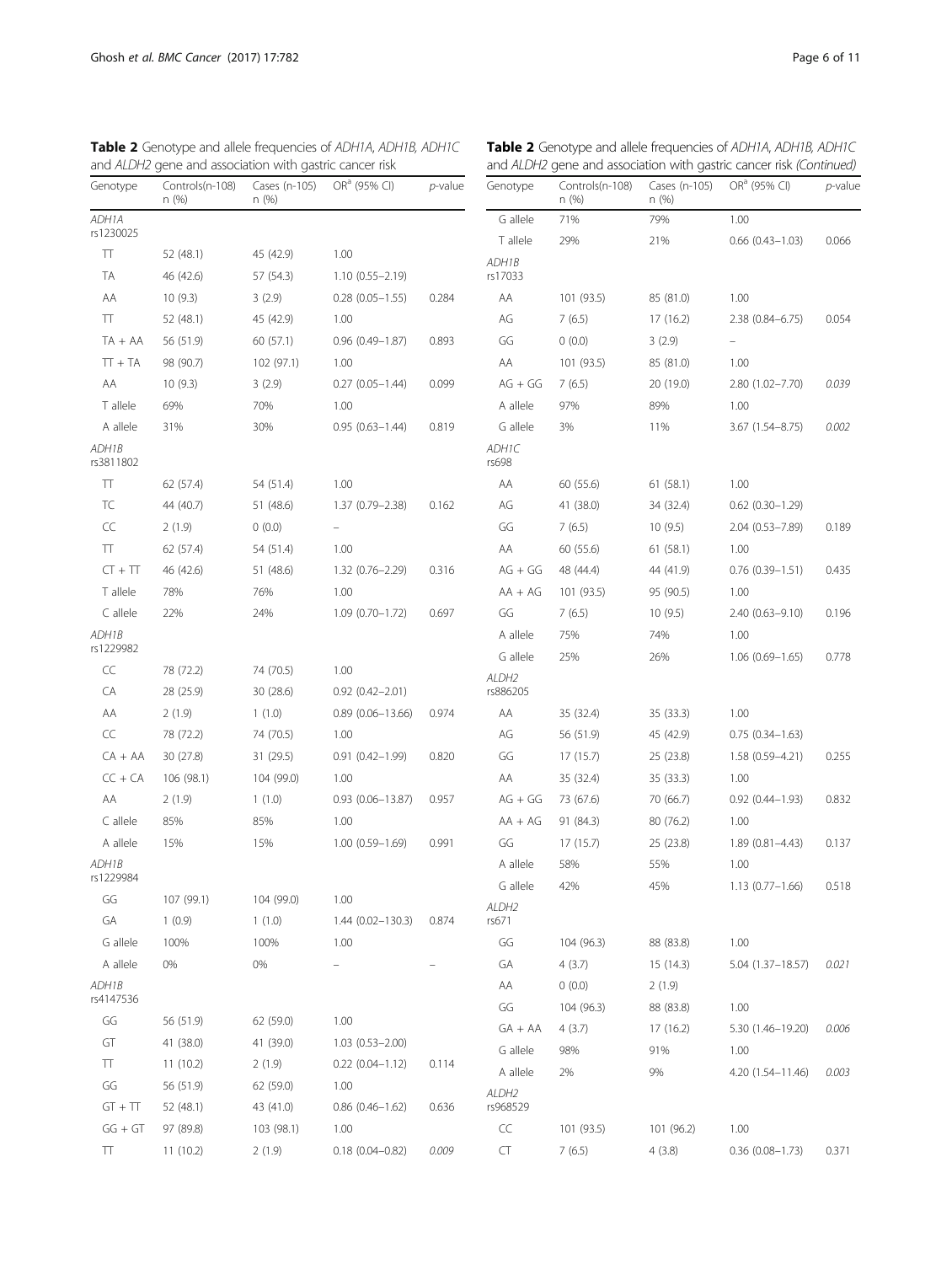<span id="page-6-0"></span>Table 2 Genotype and allele frequencies of ADH1A, ADH1B, ADH1C and ALDH2 gene and association with gastric cancer risk (Continued)

| Genotype                         | Controls(n-108)<br>n (%) | Cases (n-105)<br>n (%) | OR <sup>a</sup> (95% CI) | <i>p</i> -value |
|----------------------------------|--------------------------|------------------------|--------------------------|-----------------|
| C allele                         | 97%                      | 98%                    | 1.00                     |                 |
| T allele                         | 3%                       | 2%                     | $0.73(0.23 - 2.33)$      | 0.592           |
| AI DH <sub>2</sub><br>rs16941667 |                          |                        |                          |                 |
| CC                               | 104 (96.3)               | 97 (92.4)              | 1.00                     |                 |
| CT                               | 3(2.8)                   | 7(6.7)                 | 3.49 (0.52-23.24)        | 0.294           |
| π                                | 1(0.9)                   | 1(1.0)                 | $0.19(0.00 - 11.13)$     |                 |
| CC                               | 104 (96.3)               | 97 (92.4)              | 1.00                     |                 |
| $CT + TT$                        | 4(3.7)                   | 8(7.6)                 | 2.03 (0.39-10.60)        | 0.395           |
| $CC + CT$                        | 107 (99.1)               | 104 (99.0)             | 1.00                     |                 |
| π                                | 1(0.9)                   | 1(1.0)                 | $0.19(0.00 - 10.94)$     | 0.408           |
| C allele                         | 98%                      | 96%                    | 1.00                     |                 |
| T allele                         | 2%                       | 4%                     | 1.89 (0.62-5.73)         | 0.254           |

<sup>a</sup>Odds ratio were adjusted for age, sex, BMI, alcohol and smoking status,  $p$  value < 0.05 is considered to be statistically significant

encoding both these enzymes have been associated to various cancers including tumors of the oral cavity, pharynx, larynx, esophagus and stomach [[34\]](#page-10-0). There are only a few studies on the possible association between variants of ADH1A, ADH1B, ADH1C and ALDH2 genes and GC. To date, one prospective study in Europe [[20](#page-10-0)] and several case control studies [[27](#page-10-0), [35, 36\]](#page-10-0) have



ADH1A, ADH1B and ADH1C gene. LD pattern of rs1230025 in ADH1A, rs17033, rs4147536, rs1229984, rs1229982 in ADH1B and rs698 in ADH1C gene in case and control groups. The LD between the SNPs is measured as r2 and shown in the diamond at the intersection of the diagonals from each SNP.  $r2 = 0$  is shown as white,  $0 < r2 < 1$  is shown in gray and  $r2 = 1$  is shown in black

reported associations between ADH1A, ADH1B, ADH1C and ALDH2 polymorphisms and GC risk. Given the lack of reports linking these gene polymorphisms to GC in Asian populations, particularly Indian patients, this study sought to investigate the associations of ADH1A (rs1230025), ADH1B (rs3811802, rs1229982, rs1229984, rs6413413, rs4147536, rs2066702 and rs17033), ADH1C (rs698) and ALDH2 (rs886205, rs968529, rs16941667 and rs671) SNPs with the risk of GC in a patient population from West Bengal, India.

A recent study has shown that rs1230025 (an intergenic SNP flanking the 3′ UTR of ADH1A) was associated with a 30% higher risk of GC in European population and the risk doubled when combined with ALDH2 rs16941667 [[20](#page-10-0)]. In contrast, we did not find any individual or combined influence of these SNPs on GC in our population. This difference in effect of these two SNPs may be due to the ethnic variation, life style and/or varied gene environmental interactions. Several polymorphisms have been identified in the ADH1B gene. Of note, rs1229984 and rs17033 have been considered to be important variants in the development of GC in Asian populations. The allele frequencies of rs17033 (T: 97%, C: 3%) in the present study were similar to that of South Asians (T: 96%, C: 4%), whereas the minor allele frequency was slightly different compared to Europeans (C: 9%) and Africans (C: 7%) [1000 genomes project]. In our study, multivariable logistic analyses revealed that the ADH1B rs17033 GG genotype (dominant model) was associated with GC risk. This, however, was found to be insignificant after FDR adjustment. Interestingly, the important functional polymorphism of ADH1B, rs1229984 was not associated with the disease in our study. On the other hand Asian populations, particularly the northeast Asians (i.e., Chinese, Japanese, and Korean), mainly harbor the ADH1B\*47His allele (rs1229984 A). Similarly, in West Asian countries such as Iran and Turkey, where esophageal squamous cell carcinoma (ESCC) diagnoses are comparatively high, a corresponding high frequency of the ADH1B\*47His allele is found. We detected one His (A) allele in our control group, the allele frequency was 0%, which is quite similar to South Asians (A: 2%) but differed significantly from East Asians (A: 70%) [1000 genomes project]. Therefore, geography and ethnic differences may be the probable reason behind the low frequency of rs1229984 polymorphism in our population as well as the lack of association with cancer risk. According to 1000 genomes project, the allele frequencies of rs698 in South Asians were A: 75%, G: 25%, which was quite similar to our result; however, the allele frequency was much different compared to East Asians and Europeans (A: 92%, G: 8% and A: 60%, G: 40% respectively). A meta-analysis performed on 35 case-control studies indicate that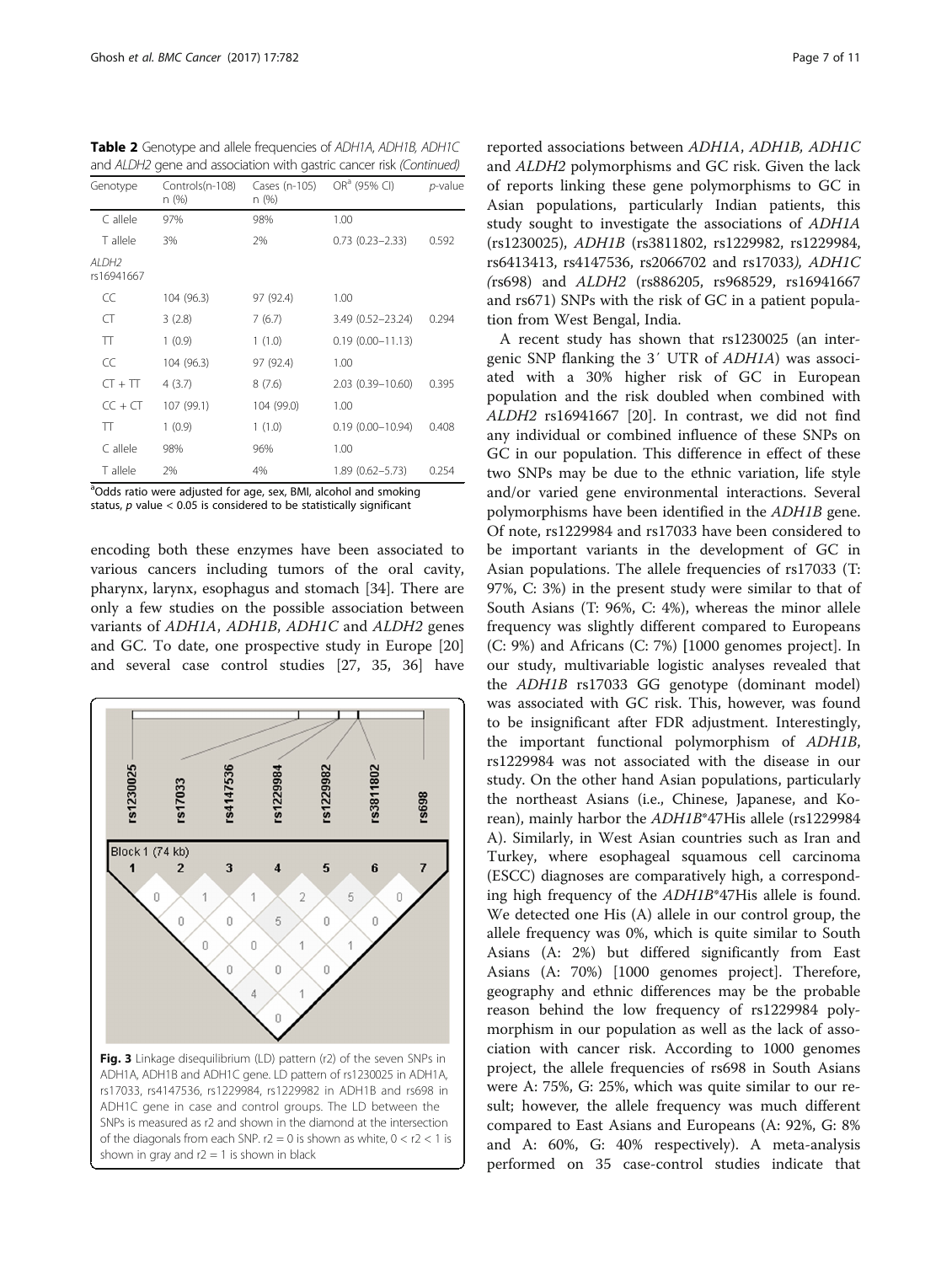<span id="page-7-0"></span>

| Table 3 Interaction between ADH1B rs17033, rs4147536, ALDH2 rs671 polymorphisms, smoking, alcohol consumption and BMI in |  |  |  |  |  |
|--------------------------------------------------------------------------------------------------------------------------|--|--|--|--|--|
| gastric cancer patients                                                                                                  |  |  |  |  |  |

|                  | Exposure          | Status                                                               | Genotypes                   | Control(n-108) | Case (n-105)   | OR (95% CI) <sup>a</sup> | $P$ value |
|------------------|-------------------|----------------------------------------------------------------------|-----------------------------|----------------|----------------|--------------------------|-----------|
| ADH1B<br>rs17033 | Smoking           | Non-smoker                                                           | AA                          | 64             | 38             | Reference:               |           |
|                  |                   |                                                                      | $AG + GG$                   | $\overline{2}$ | 3              | 3.84 (0.42-35.44)        | 0.223     |
|                  |                   | Smoker                                                               | AA                          | 32             | 47             | Reference:               |           |
|                  |                   |                                                                      | $AG + GG$                   | 5              | 17             | $1.25(0.33 - 4.67)$      | 0738      |
|                  | Alcohol           | Non-alcoholic                                                        | AA                          | 82             | 57             | Reference:               |           |
|                  |                   |                                                                      | $AG + GG$                   | 3              | 3              | $1.79(0.27 - 11.68)$     | 0542      |
|                  |                   | Alcoholic                                                            | AA                          | 19             | 28             | Reference:               |           |
|                  |                   |                                                                      | $AG + GG$                   | $\overline{4}$ | 17             | $1.63(0.40 - 6.60)$      | 0491      |
|                  | Smoking + Alcohol | Both non-smoker                                                      | AA                          | 64             | 35             | Reference:               |           |
|                  |                   | and non-alcoholic                                                    | $AG + GG$                   | $\overline{2}$ | 3              | 3.84 (0.42-35.44)        | 0.223     |
|                  |                   | Both smoker and                                                      | AA                          | 19             | 25             | Reference:               |           |
|                  |                   | alcoholic                                                            | $AG + GG$                   | 4              | 17             | $1.63(0.40 - 6.60)$      | 0.491     |
|                  | <b>BMI</b>        | $<$ 22                                                               | AA                          | 23             | 53             | Reference:               |           |
|                  |                   |                                                                      | $AG + GG$                   | 4              | 14             | 1.79 (0.22-14.79)        | 0.587     |
| ALDH2            | Smoking           | Non-smoker                                                           | GG                          | 64             | 40             | Reference:               |           |
| rs671            |                   |                                                                      | $GA + AA$                   | $\overline{2}$ | $\mathbf{1}$   | $0.28(0.01 - 5.83)$      | 0.396     |
|                  |                   | Smoker                                                               | GG                          | 40             | 48             | Reference:               |           |
|                  |                   |                                                                      | $GA + AA$                   | 2              | 16             | 7.58 (1.34-42.78)        | 0.009     |
|                  | Alcohol           | Non-alcoholic                                                        | GG                          | 82             | 57             | Reference:               |           |
|                  |                   |                                                                      | $GA + AA$                   | 3              | 3              | $0.69(0.08 - 5.62)$      | 0.725     |
|                  |                   | Alcoholic                                                            | GG                          | 22             | 33             | Reference:               |           |
|                  |                   |                                                                      | $GA + AA$                   | $\mathbf{1}$   | $\overline{7}$ | 2.15 (0.20-23.50)        | 0.512     |
|                  | Smoking +Alcohol  | Both non-smoker and<br>non-alcoholic<br>Both smoker and<br>alcoholic | GG                          | 64             | 37             | Reference:               |           |
|                  |                   |                                                                      | $GA + AA$                   | 2              | $\mathbf{1}$   | $0.28(0.01 - 5.83)$      | 0.396     |
|                  |                   |                                                                      | GG                          | 22             | 28             | Reference:               |           |
|                  |                   |                                                                      | $GA + AA$                   | $\mathbf{1}$   | 14             | 10.90 (1.16-102.44)      | 0.010     |
|                  | <b>BMI</b>        | $<$ 22                                                               | GG                          | 25             | 56             | Reference:               |           |
|                  |                   |                                                                      | $GA + AA$                   | $\overline{2}$ | 11             | $1.38(0.14 - 14.01)$     | 0.787     |
| ADH1B            | Smoking           | Non-smoker<br>Smoker                                                 | GG                          | 36             | 16             | Reference:               |           |
| rs4147536        |                   |                                                                      | $GT + TT$                   | 30             | 25             | 1.75 (0.65-4.72)         | 0262      |
|                  |                   |                                                                      | GG                          | 20             | 46             | Reference:               |           |
|                  |                   |                                                                      | $GT + TT$                   | 22             | 18             | $0.41(0.18 - 0.97)$      | 0.041     |
|                  | Alcohol           | Non-alcoholic                                                        | GG                          | 45             | 33             | Reference:               |           |
|                  |                   |                                                                      | $GT + TT$                   | 40             | 27             | $0.62$ (0.17-2.20)       | 0.456     |
|                  |                   | Alcoholic                                                            | GG                          | 11             | 29             | Reference:               |           |
|                  |                   |                                                                      | $GT + TT$                   | 12             | 16             | $0.36(0.08 - 1.69)$      | 0.188     |
|                  | Smoking +Alcohol  | Both non-smoker and<br>non-alcoholic<br>Both smoker and<br>alcoholic | GG                          | 36             | 16             | Reference:               |           |
|                  |                   |                                                                      | $GT + TT$                   | 30             | 22             | $1.75(0.65 - 4.72)$      | 0.262     |
|                  |                   |                                                                      | GG                          | 11             | 29             | Reference:               |           |
|                  |                   |                                                                      | $GT + TT$                   | 12             | 13             | $0.62$ (0.17-2.20)       | 0.456     |
|                  | BMI               | $<$ 22 Kg/m <sup>2</sup>                                             | GG                          | 17             | 41             | Reference:               |           |
|                  |                   |                                                                      | $\mathsf{GT} + \mathsf{TT}$ | 10             | 26             | 2.81 (0.62-12.62)        | 0.166     |

<sup>a</sup>Odds ratio were adjusted for age, sex, BMI, alcohol and smoking status, p value < 0.05 is considered to be statistically significant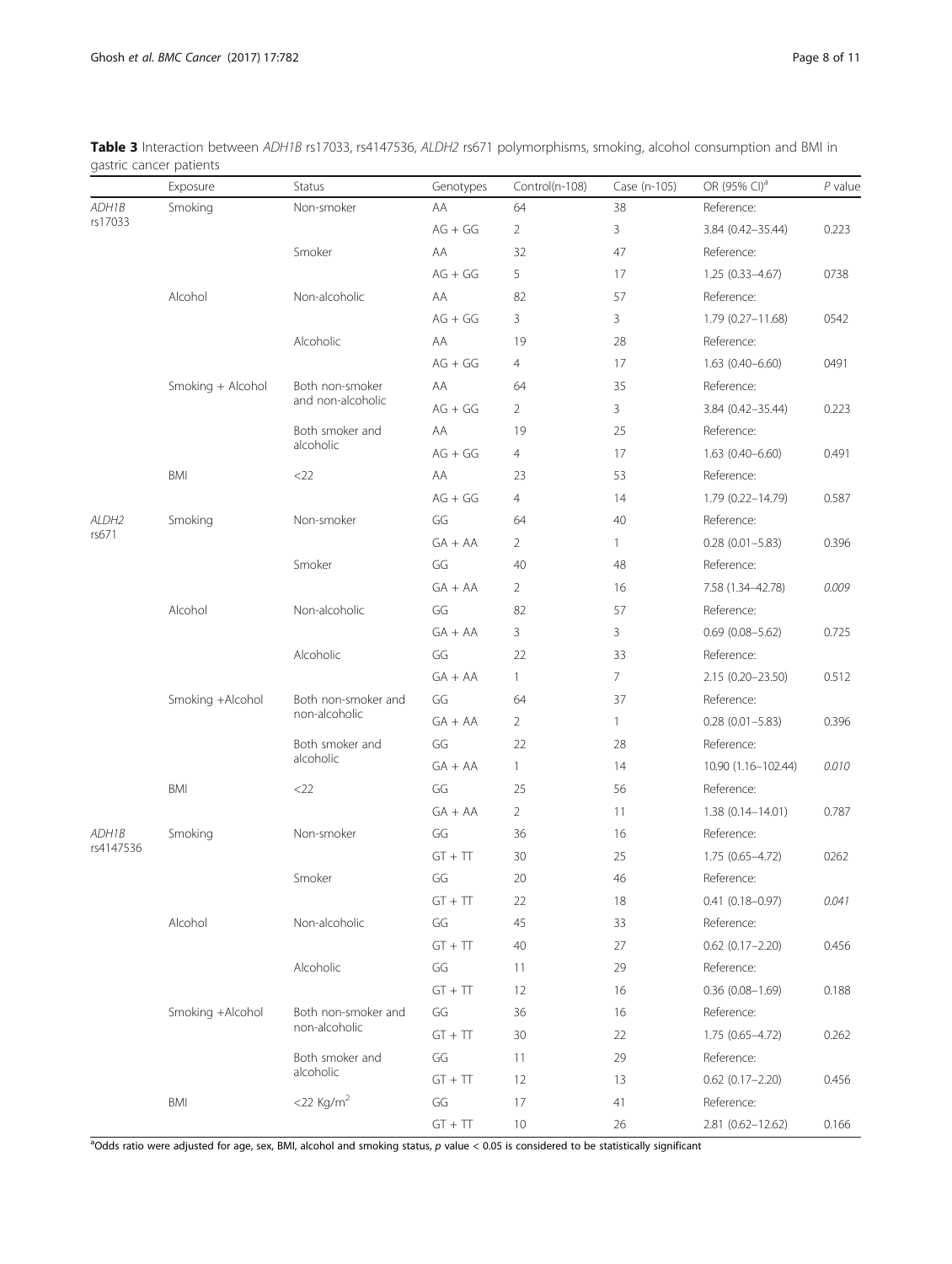<span id="page-8-0"></span>

theADH1C Ile350Val (rs698) polymorphism may contribute to cancer risk among Africans and Asians [\[23\]](#page-10-0). However, no association was observed between rs698 polymorphisms and GC risk in Japanese population [\[35](#page-10-0)]. We also observed no association of this SNP with GC further indicating that the role of individual alcohol dehydrogenase SNPs in increasing GC risk may be confined to specific ethnic populations.

A previous study has established the functional effect of the SNP rs1229982 in the proximal promoter region of ADH1B that was associated with alcoholism. They observed that a C to A change at rs1229982 increased the promoter activity by 1.4-fold [[37](#page-10-0)]. This intergenic SNP although was not associated with GC risk overall, but was significantly associated with GC of the cardia in European population [\[20](#page-10-0)]. However, in our study we found no significant association of rs1229982 of ADH1B with GC. The rs6413413 and rs2066702 of ADH1B were monomorphic in our study population corroborating earlier findings in a Polish population [[38\]](#page-10-0). In agreement with the results obtained in the 1000 genomes project for South and East Asian population, rs6413413 and rs2066702 of ADH1B were also monomorphic in our study population. ADH1B rs3811802 SNP, although polymorphic in our population, revealed no association with GC. Another intronic SNP, rs4147536 of ADH1B, might have a protective role in our study population. The minor allele (T) frequency of rs4147536 was 29%, which is exactly the same as South Asian population (T: 29%) [1000 genomes project]. Interestingly, smokers having the T allele of rs4147536 showed a decreased risk of GC (OR = 0.41, 95% CI = 0.18–0.97;  $p = 0.041$ ). However, as no previous studies have linked the ADH1B SNPs rs3811802 and rs4147536 with GC risk, confirmation of a correlative link between these SNPs and GC warrants further study.

The major enzyme responsible for the elimination of AA is aldehyde dehydrogenase 2 [[39\]](#page-10-0). Studies seeking to

establish a link between ALDH2 gene variants and GC have yielded conflicting results [\[35, 40](#page-10-0)]. A singlenucleotide alteration of ALDH2, the ALDH2 \*2 (504Lys: rs671 A) allele, results in a glutamic acid (glutamate) to lysine substitution at residue 504 rendering the protein inactive. Individuals harboring this mutation are unable to metabolize AA resulting in AA accumulation following alcohol intake [[41](#page-10-0)]. Blood AA levels following alcohol consumption were 18 and 5 times higher in individuals homozygous and heterozygous for the ALDH2\*2 variant, respectively [\[42](#page-10-0)]. Homozygous \*2/\*2 carriers, in particular, suffer severe acute AA toxicity exhibiting symptoms such as flushing, increased heart rate and nausea often precluding further alcohol intake. Heterozygotes, on the other hand, are still able to drink large amounts of alcohol despite increased AA accumulation. Previous studies have shown that the rs671 polymorphism was strongly associated with GC in an Asian population. In our study, ALDH2 rs671 AA genotype (dominant model) was associated with an increased risk of GC consistent with the previous studies. However, after FDR adjustment, rs671 was not found to be significant in the dominant genetic model. While this allele is prevalent among East Asians (G: 83%, A: 17%) [1000 genome project]; ALDH2 GA: 30–40%, ALDH2 AA: 2.5–5% [[43\]](#page-10-0) and has not been detected in Caucasians or Africans [[44\]](#page-10-0), the genotype frequency was low in our population (3% for GA and 0% for AA). This inconsistency may due to small sample size, the unique population studied, dissimilar geographical areas and/or cancer type. Alcohol and tobacco smoke contains a number of carcinogenic substances that increase the risk of GC. In our study, investigation of gene –environment associations between genetic variations of ALDH2 and drinking and smoking status indicated that rs671 and smoking synergistically increase risk of GC. We found that smokers having Lys allele of rs671 had a 7-fold increased risk of GC further validating previous reports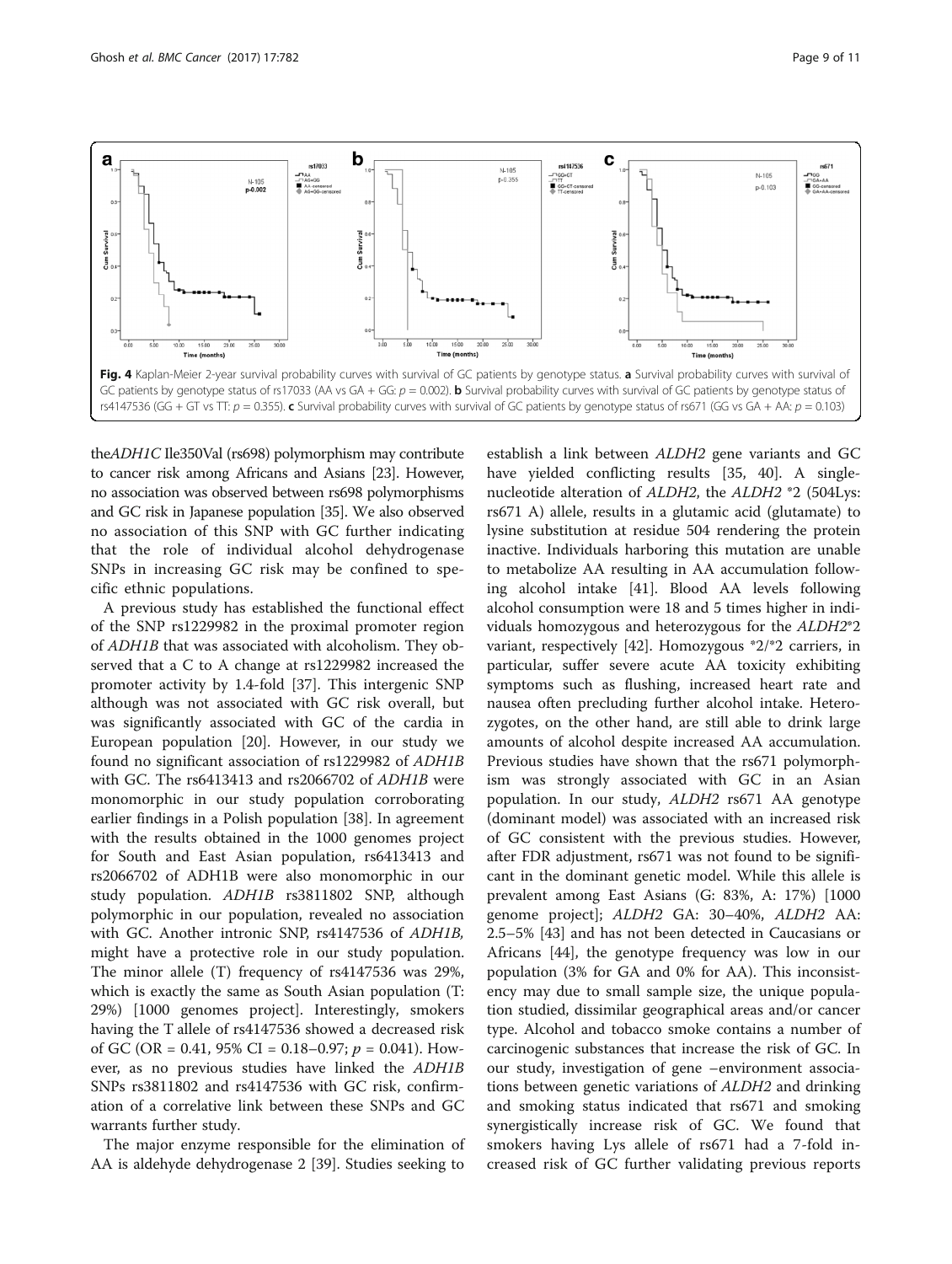<span id="page-9-0"></span>[[45\]](#page-10-0). In addition, individuals carrying both the rs698 and rs671 polymorphisms showed a 5 fold increased risk for GC compared to individuals carrying a single or no risk allele.

The link between cancer and another common functional variant in the ALDH2 gene, rs886205, is also controversial. While a study on a Polish population reported that alcohol consuming individuals with the G allele had an increased risk of GC [\[38](#page-10-0)], Duell et al. [\[20](#page-10-0)], showed that rs886205 was not associated with GC risk overall but was significantly associated with GC of the intestinal subtype. Similarly, rs968529 and rs16941667 of ALDH2 gene have been strongly linked to the intestinal subtype of GC [[20\]](#page-10-0), but a large meta-analysis has suggested that ALDH2 rs886205 and rs16941667 might be strongly correlated with an increased risk of GC [\[46](#page-10-0)]. In our study, however, no positive relationships were found between these three SNPs of ALDH2 (rs886205, rs968529 and rs16941667) and GC risk. The prognostic importance of the minor alleles of rs17033, rs4147536 and rs671 has been evaluated by Kaplan-Meier method. We found that the G allele of rs17033 was associated with the overall survival of GC patients.

The limitation of our study is the small sample size. In India, the incidence of gastric cancer (GC) varies across different registries. A higher incidence has been reported in the South compared to the North. The highest rate of GC cases is reported from the North Eastern state of Mizoram [[47](#page-10-0)]. But the same is quite low in our state, West Bengal. As such, from December 1, 2012 to April 30, 2015, only 105 GC case samples were collected from IPGME & R, the only super specialty hospital in West Bengal.

#### Conclusion

We conducted the first study regarding the associations between ADH1A, ADH1B, ADH1C and ALDH2 genes polymorphisms and the risk of GC from West Bengal, India. Our results indicate that rs17033 of ADH1B gene and rs671 of ALDH2 gene could be useful susceptibility molecular biomarkers for GC in our study population. Moreover, the combined effect of Glu504Lys (rs671) of ALDH2 with smoking significantly increases the risk of GC. In smokers, T allele of an intronic SNP, rs4147536 of ADH1B was shown to be associated with decreased risk of GC in our study population. Out results, though preliminary, suggest that it may be possible to identify genetic markers predisposing individuals to GC.

#### Additional files

[Additional file 1: Data S1.](dx.doi.org/10.1186/s12885-017-3713-7) Gastric cancer patient report, Description of data- participant questionnaire used in the study. (DOCX 16 kb)

[Additional file 2: Table S1.](dx.doi.org/10.1186/s12885-017-3713-7) Primers using for amplification of SNPs of ADH1A, ADH1B, ADH1C and ALDH2 gene, Description of data- list all primers used in the study. (DOCX 14 kb)

[Additional file 3: Data S2.](dx.doi.org/10.1186/s12885-017-3713-7) Description of data- raw data of all the participants in the study. (CSV 11 kb)

#### Abbreviations

AA: Acetaldehyde; ADH: Alcohol dehydrogenase; ALDH: Aldehyde dehydrogenase; CI: Confidential Interval; ESCC: Esophageal squamous cell carcinoma; GC: Gastric cancer; GI: Gastrointestinal; IPGME & R: Institute of Post Graduate Medical Education & Research; LD: Linkage disequilibrium; OR: Odds ratio; UTR: Untranslated region

#### Acknowledgments

We are indebted to the volunteers who participated in this study.

#### Funding

This work was supported by CSIR fellowship from the Council of Scientific and Industrial Research (CSIR), Govt. of India [09/028(0891)/2012-EMR-1 DATE-20.12.2012] to Sudakshina Ghosh for collecting the study samples and the DBT-Twinning Project on Gastric Cancer [BT/360/NE/TBP/2012 dated-25.03.2013] sponsored by the Department of Biotechnology (DBT), New Delhi, Govt. of India to perform clinical analysis and doing experiments.

#### Availability of data and materials

All data generated or analysed during this study are included in this published article [and its additional files]. For more information, please contact the corresponding author.

#### Authors' contributions

MD, SKN, CKP, MLS and SC conceived of the study, and participated in its design and coordination and carried out draft of the manuscript and approved the manuscript. SG1, BB, SG2, AKP, MG and SG3 performed the experiments. SG1 and BB analysed the data and wrote the manuscript. SM was involved in the clinical analysis of all patient samples and also played an important role in the interpretation of data. BM helped to analyze the data. All authors read and approved the final manuscript.

#### Ethics approval and consent to participate

This study was approved by the institutional ethics committee of Institute of Post Graduate Medical Education & Research (IPGME & R), Kolkata, West Bengal, India. A signed informed consent was taken from each participant.

#### Consent for publication

Not applicable.

#### Competing interests

The authors declare that they have no competing interests.

#### Publisher's Note

Springer Nature remains neutral with regard to jurisdictional claims in published maps and institutional affiliations.

#### Author details

<sup>1</sup>Department of Zoology, University of Calcutta, 35 Ballygunge Circular Road, Kolkata, West Bengal 700019, India. <sup>2</sup>Department of Biotechnology, Mizoram University, Tanhril, P.O Box No. 190, Aizawl, Mizoram, India. <sup>3</sup>Department of Surgery, Institute of Post Graduate Medical Education & Research, 244 A.J.C Bose Road, Kolkata, West Bengal 700 020, India. <sup>4</sup> Department of Oncogene Regulation and Viral Associated Human Cancer, Chittaranjan National Cancer Institute, 37, S. P. Mukherjee Road, Kolkata, West Bengal 700026, India.

#### Received: 15 June 2016 Accepted: 30 October 2017 Published online: 22 November 2017

#### References

1. den Hoed CM, van Eijck BC, Capelle LG, van Dekken H, Biermann K, Siersema PD, et al. The prevalence of premalignant gastric lesions in asymptomatic patients: predicting the future incidence of gastric cancer. Eur J Cancer. 2011; 47:1211–8.